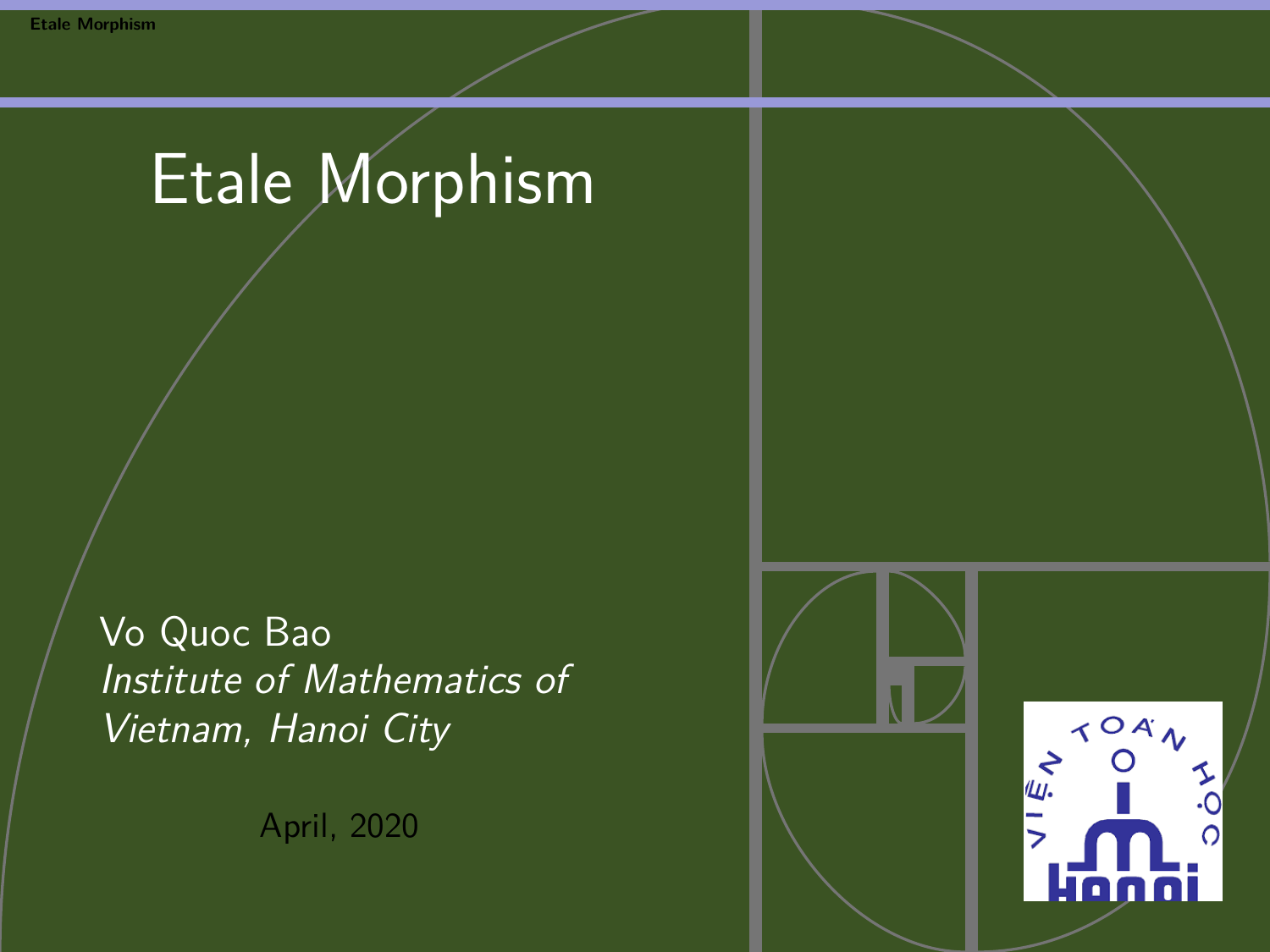[Etale morphism of nonsingular algebraic varieties](#page-2-0)

[Etale morphism of arbitrary varieties](#page-8-0)

[Unramified morphism](#page-16-0)

[Etale Morphism of Schemes](#page-31-0)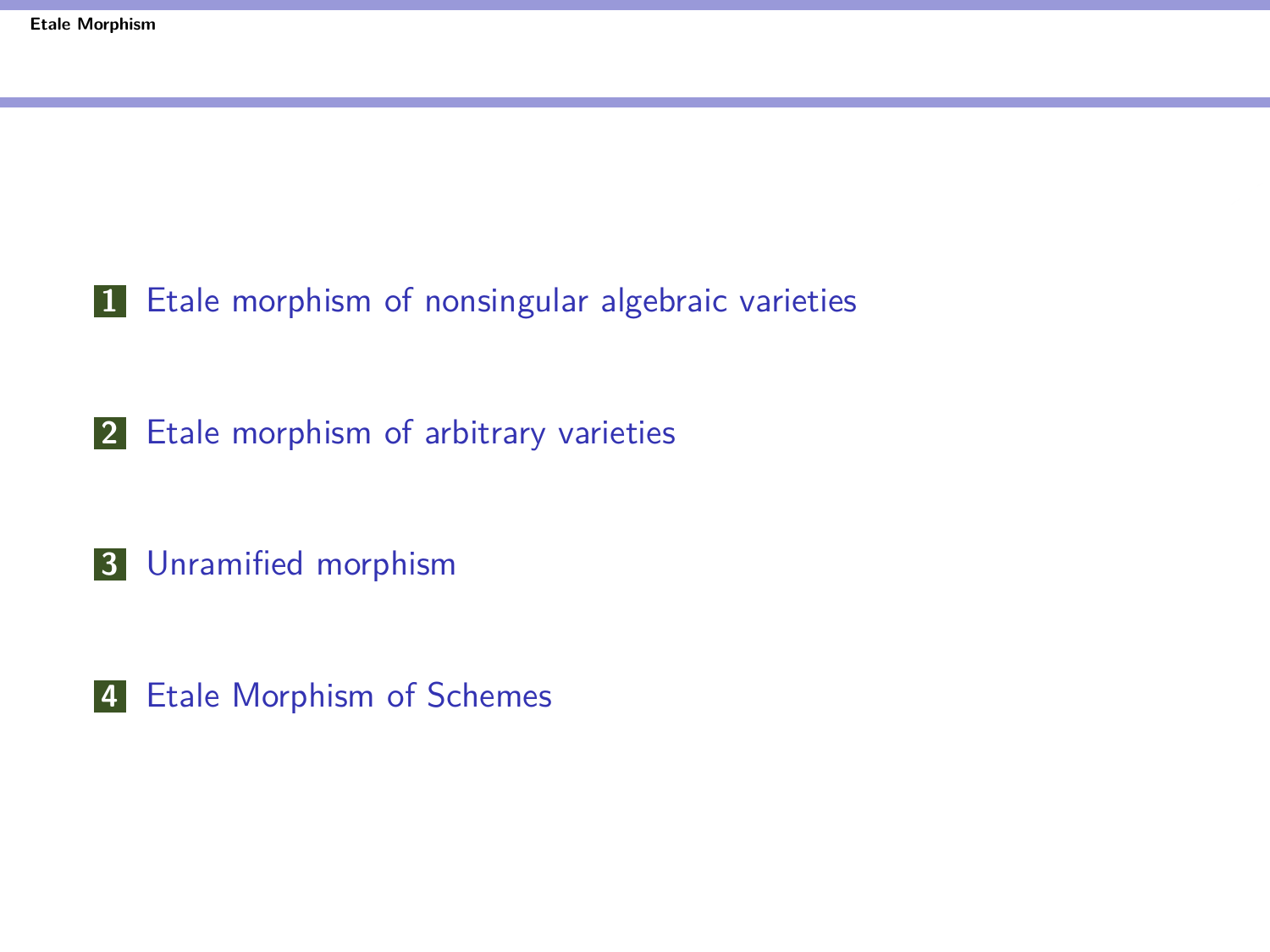<span id="page-2-0"></span> $k ==$  algebraic closed field.

#### Definition (M1)

Let W and V be nonsingular algebraic varieties over k. A regular map  $\phi: W \to V$  is said to be **etale** at  $Q \in W$  if the map  ${\rm d}\phi:\mathrm{Tgt}_Q(\mathcal{W})\to \mathrm{Tgt}_{\phi(Q)}(\mathcal{V})$  on tangent spaces is an isomorphism, and *φ* is said to be **etale** if it is etale at every point of W *.*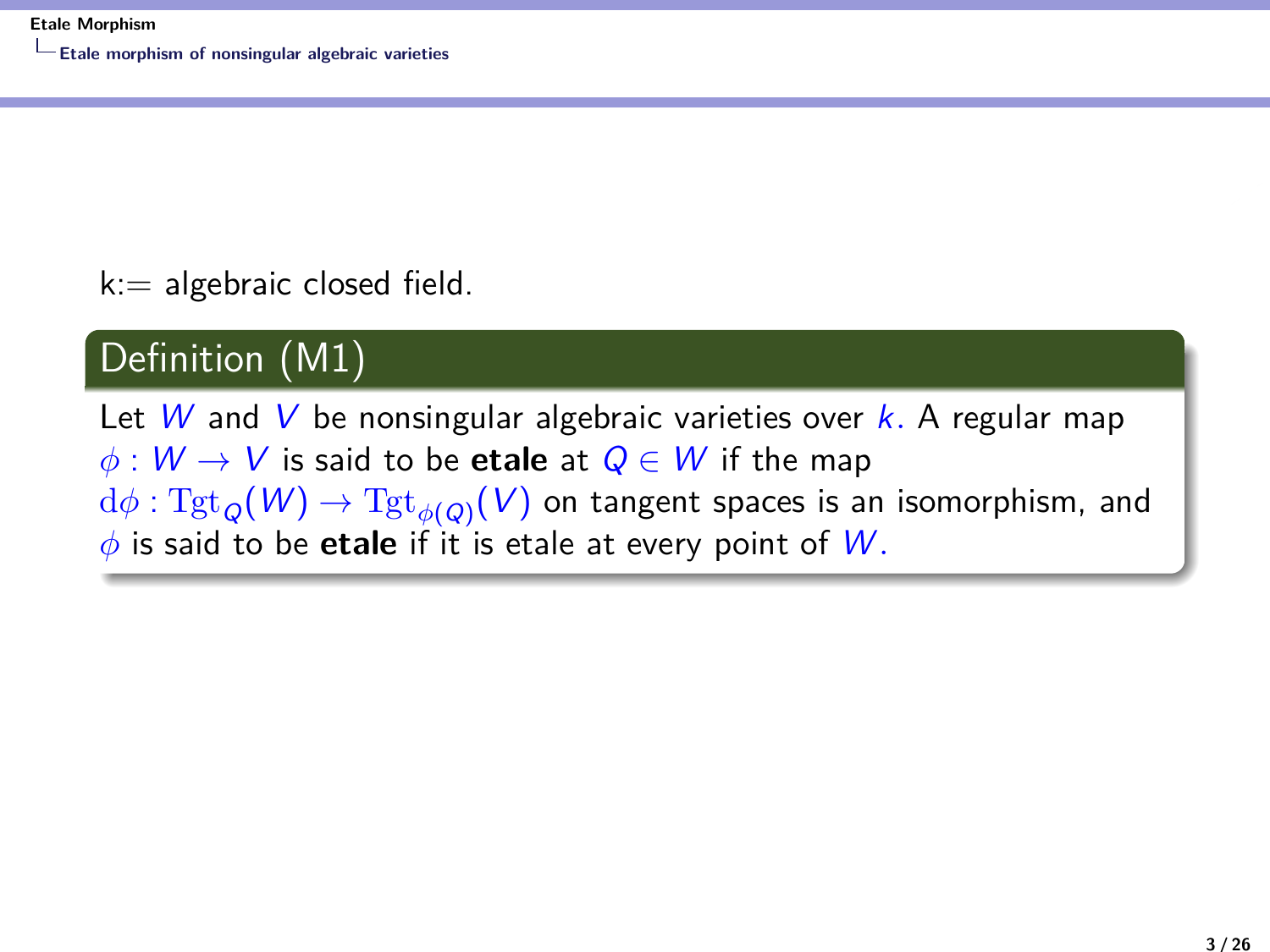$k ==$  algebraic closed field.

#### Definition (M1)

Let W and V be nonsingular algebraic varieties over k. A regular map  $\phi: W \to V$  is said to be **etale** at  $Q \in W$  if the map  ${\rm d}\phi:\mathrm{Tgt}_Q(\mathcal{W})\to \mathrm{Tgt}_{\phi(Q)}(\mathcal{V})$  on tangent spaces is an isomorphism, and *φ* is said to be **etale** if it is etale at every point of W *.*

Arcording to the Inverse function theorem, a smooth map  $f : M \to N$  is a local diffeomorphism if and only if the derivative  $Df_p : T_pM \to T_{f(p)}N$  is a linear isomorphism for all points  $p \in M$ .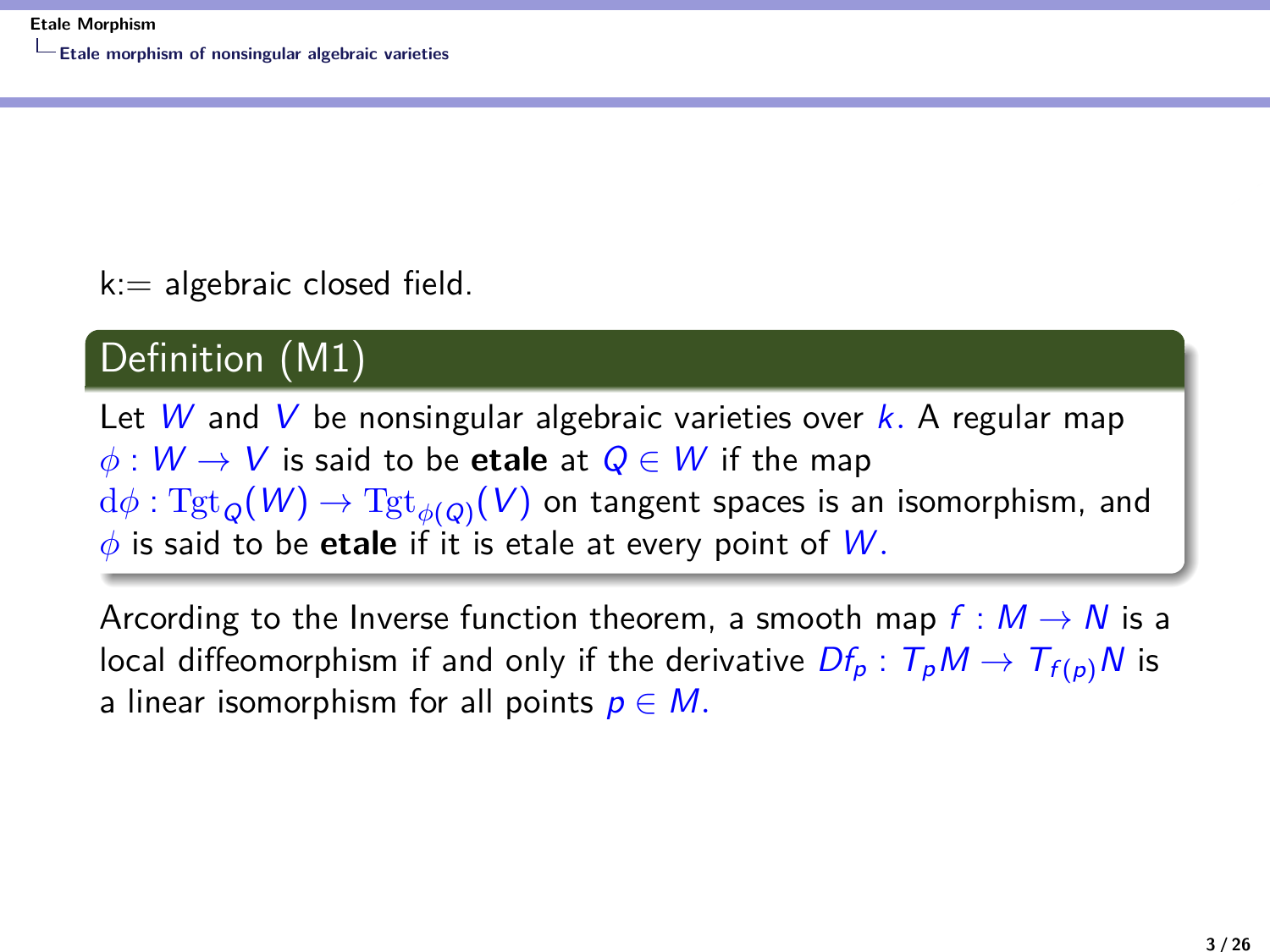$\prec$   $\circ$   $\land$ 

 $rac{1}{2}$ 

## [Etale morphism of nonsingular algebraic varieties](#page-2-0)

## Tangent Spaces

#### Definition (Milner, AG)

Let  $W \subset \mathbb{A}^m$  be an algebraic subset of  $\mathbb{A}^m$ , and let  $\mathfrak{a} = I(W)$ . The tangent space  $Tgt_0(W)$  to W at a point  $Q = (a_1, ..., a_m)$  of W is the subspace of the vector space with origin  $Q$  cut out by the linear equations

$$
\sum_{i=1}^m \frac{\delta F}{\delta X_i} |_{Q}(X_i - a_i) = 0 \ \ F \in \mathfrak{a}.
$$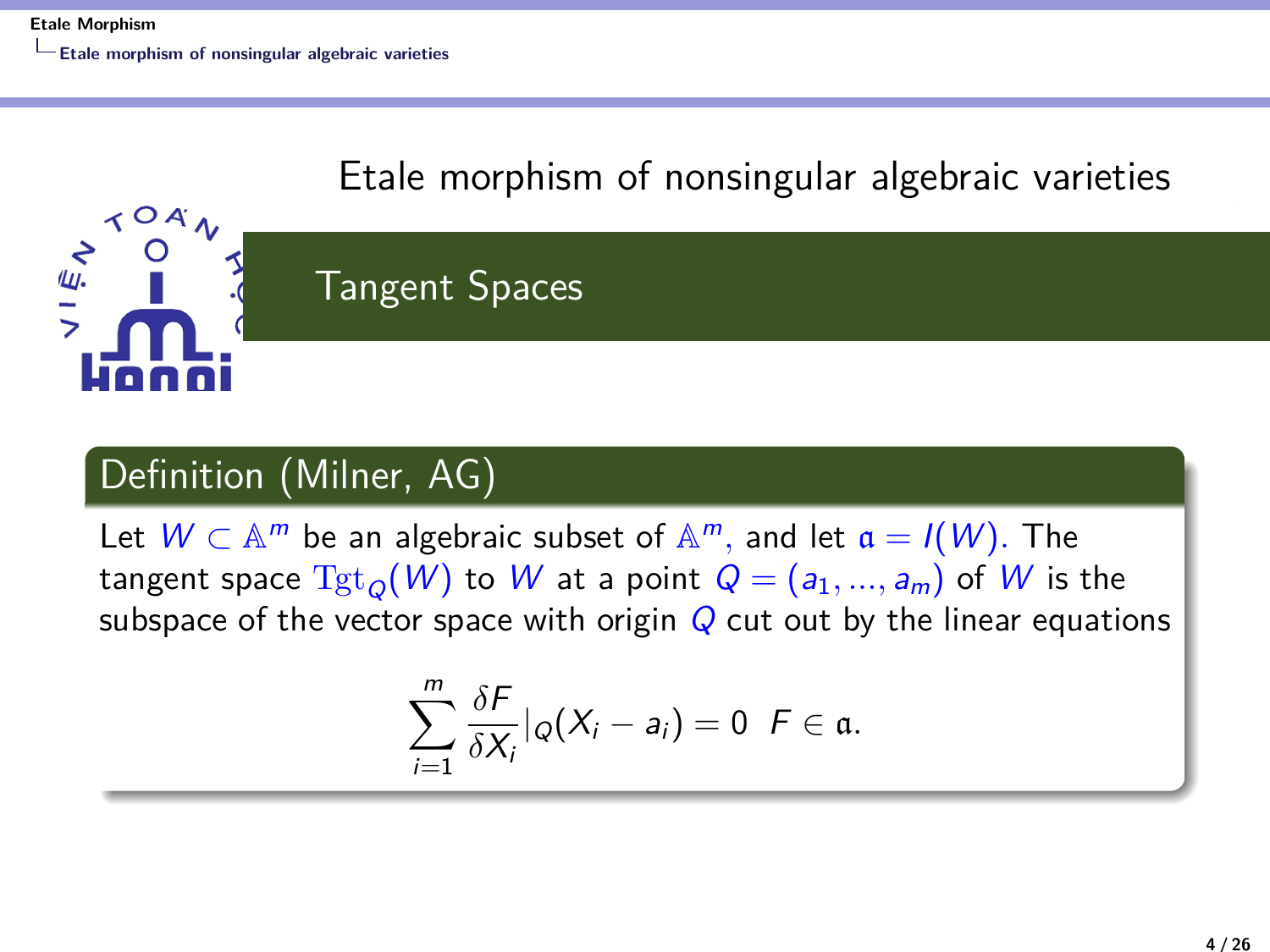Consider the regular map

$$
\phi: \mathbb{A}^m \to \mathbb{A}^n, \ \ (P_1(a_1, ..., a_m), ..., P_n(a_1, ..., a_m)).
$$

We think of *φ* being given by the equations

$$
Y_i = P_i(X_1, ..., X_m), i = 1, ..., n.
$$

It corresponds to the map of rings  $\phi^*: k[Y_1, ..., Y_n] \to k[X_1, ..., X_m]$ sending  $Y_i$  to  $P_i(X_1,...,X_m), i = 1,...,n$ . Let  $a \in \mathbb{A}^m$ , and let  $= \phi(a).$ Define  $(d\phi)_a : \mathrm{Tgt}_a(\mathbb{A}^m) \to \mathrm{Tgt}_b(\mathbb{A}^n)$  to the map such that

$$
(dY_i)_b \circ (d\phi)_a = \sum \frac{\delta P_i}{\delta X_j}|_a (dX_j)_a.
$$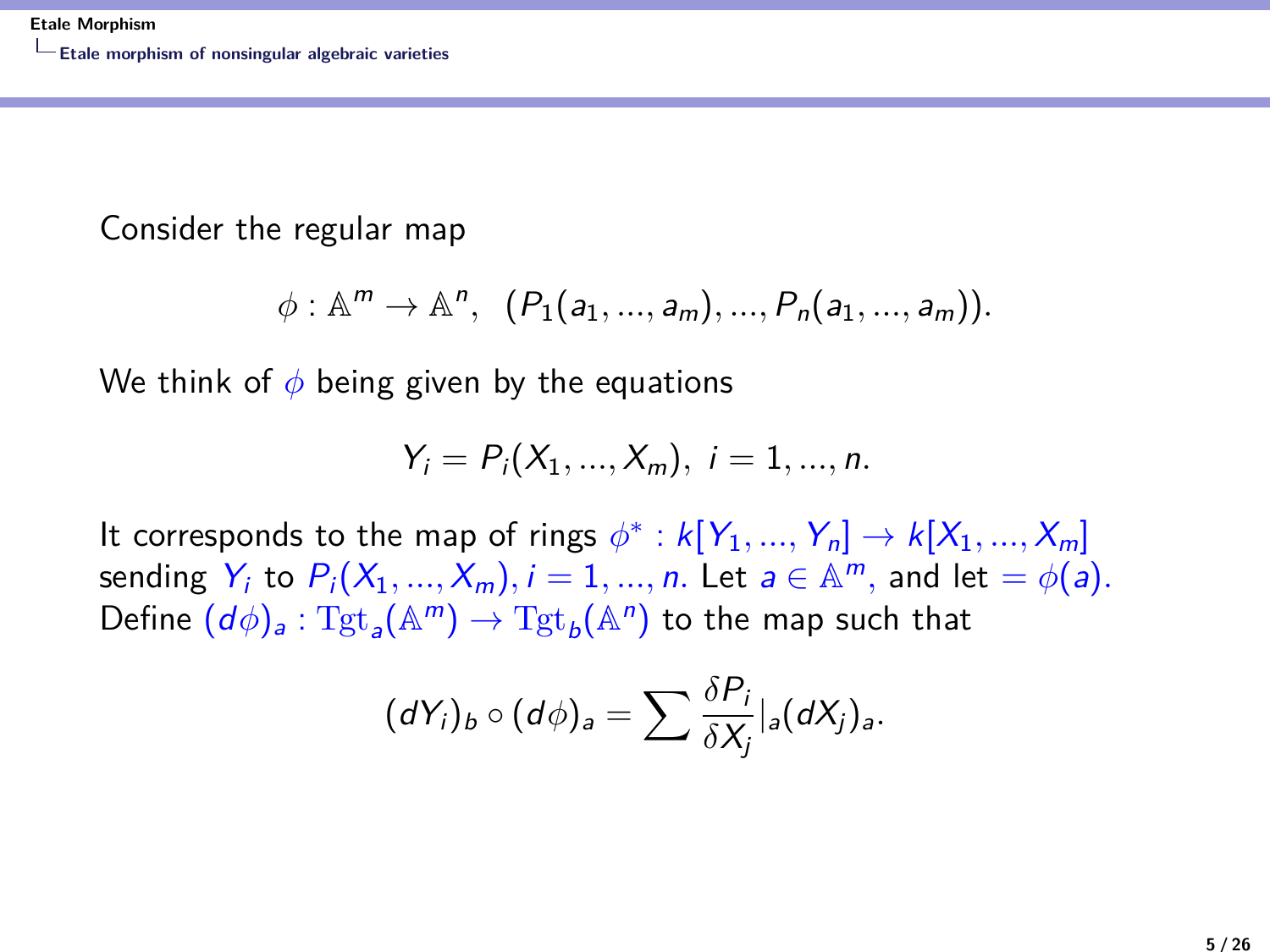#### Proposition (Milner, Etale Cohomology)

Let  $\phi: U \to V$  be a regular map, where U and V both equal  $A^m$ . Then  $\phi$  is etale at  $(a_1, ..., a_m)$  if and only if the Jacobian matrix  $\int$   $\frac{\delta(X_i \circ \phi)}{f(x_i \circ \phi)}$  $\frac{X_i\circ \phi)}{\delta Y_j}\mid_{(a_1,...,a_m)}\right)$  is nonsingular. (Here  $X_i$  is the i $-$ th coordinate function on  $V$  and  $Y_j$  is the jth coordinate function on  $U$ .)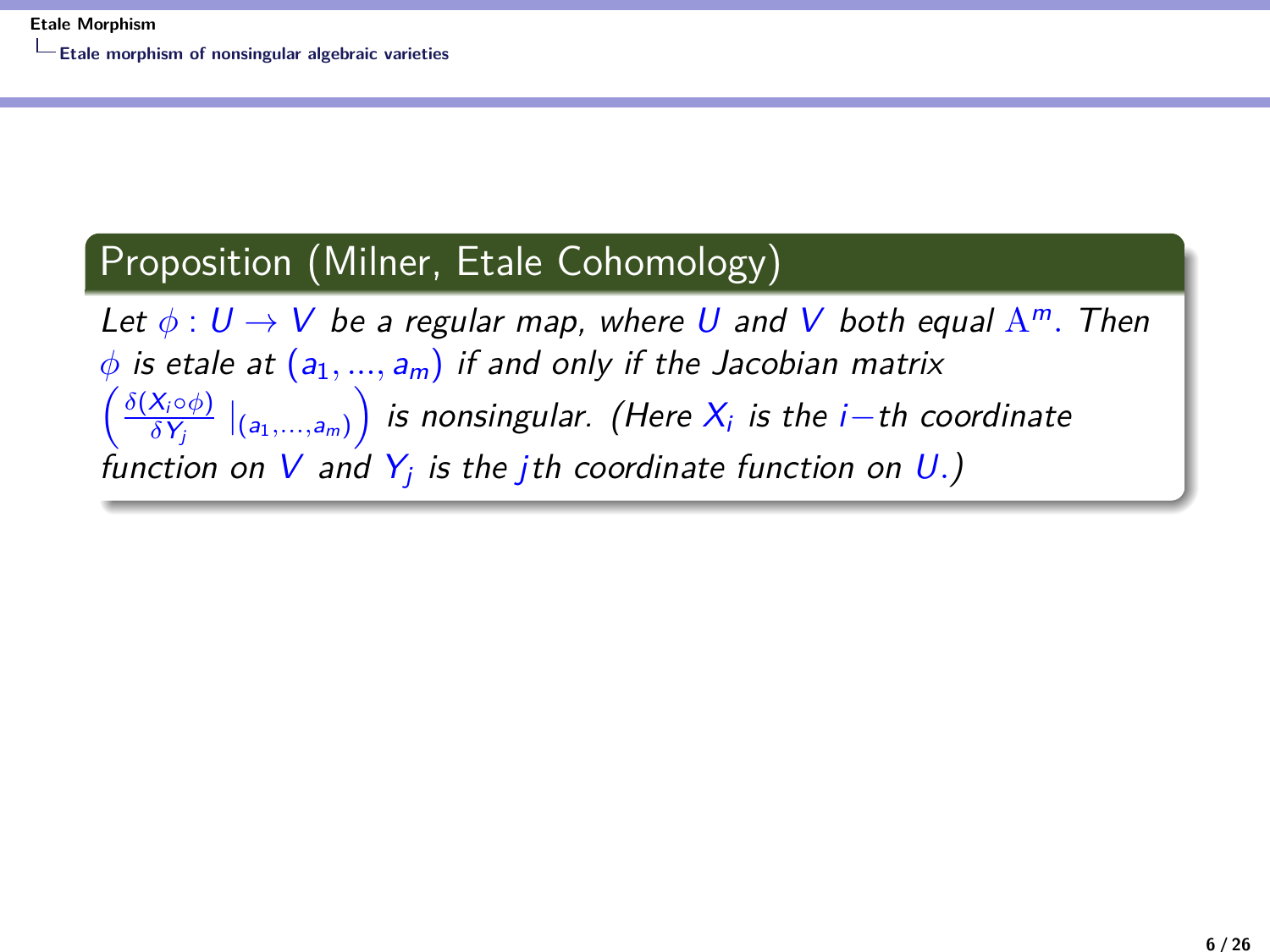#### Proposition (Milner, Etale Cohomology)

Let  $\phi: U \to V$  be a regular map, where U and V both equal  $A^m$ . Then  $\phi$  is etale at  $(a_1, ..., a_m)$  if and only if the Jacobian matrix  $\int$   $\frac{\delta(X_i \circ \phi)}{f(x_i \circ \phi)}$  $\frac{X_i\circ \phi)}{\delta Y_j}\mid_{(a_1,...,a_m)}\right)$  is nonsingular. (Here  $X_i$  is the i $-$ th coordinate function on  $V$  and  $Y_j$  is the jth coordinate function on  $U$ .)

#### Example

Consider the map  $x \mapsto x^n : A^1 \to A^1$ . Since  $\frac{dX^n}{dX} = nX^{n-1}$ . We see from that the map os etale at no point of  $\mathrm{A}^1$  if the characteristic of  $k$  divides *n*, and that otherwise it is etale at all  $x \neq 0$ .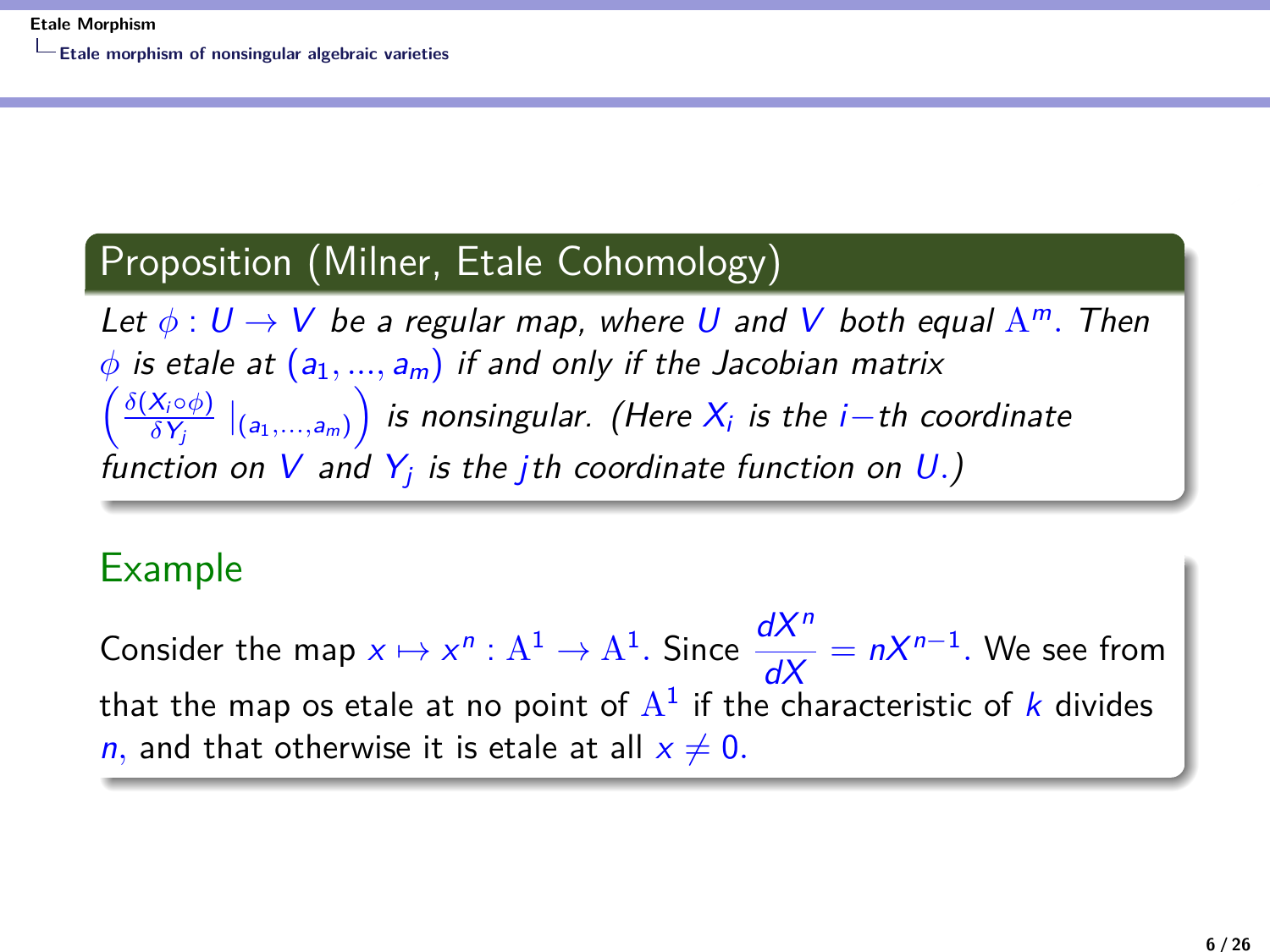

<span id="page-8-0"></span>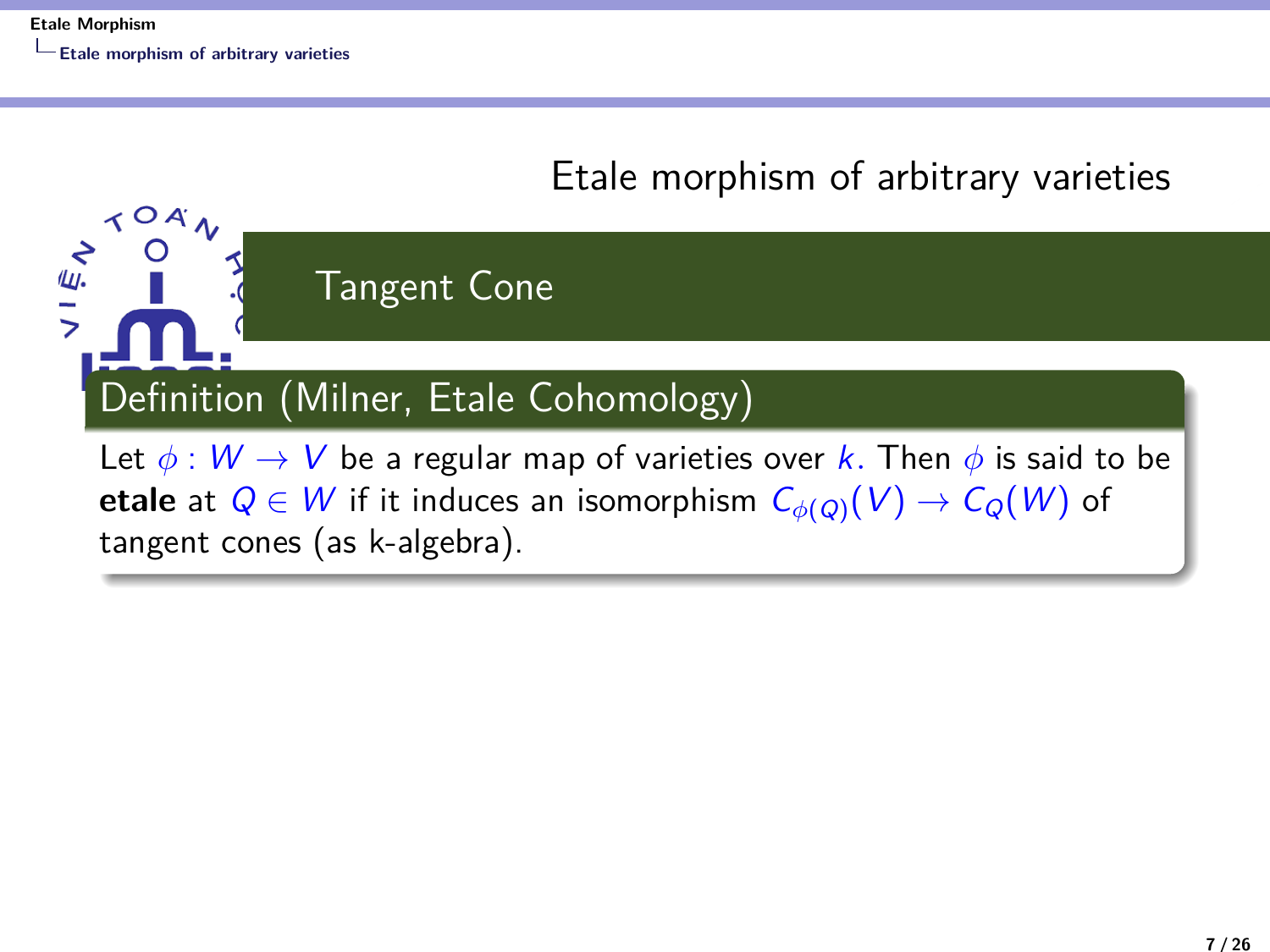$Y^{OA}$ 

くこく<br>フリーン

#### [Etale morphism of arbitrary varieties](#page-8-0)

## Definition (Milner, Etale Cohomology)

Tangent Cone

Let  $\phi : W \to V$  be a regular map of varieties over k. Then  $\phi$  is said to be **etale** at  $Q \in W$  if it induces an isomorphism  $C_{\phi(Q)}(V) \to C_{Q}(W)$  of tangent cones (as k-algebra).

#### Definition (Milner, Algebraic Geometry)

Let V be an algebraic subset of  $\mathbb{A}^m$ , and let  $\mathfrak{a} = I(V)$ . Assume that  $P = (0, ..., 0) \in V$ . Define  $a_{\ast}$  to be the ideal generated by the polynomial F<sup>∗</sup> for F ∈ a*,* where F<sup>∗</sup> is the leading form of F*.* The **geometric tangent cone** at P,  $C_P(V)$  is  $V(a_*)$ , and the **tangent cone** is the pair  $(V(a_*)$ ,  $k[X_1, ..., X_n]/a_*$ ).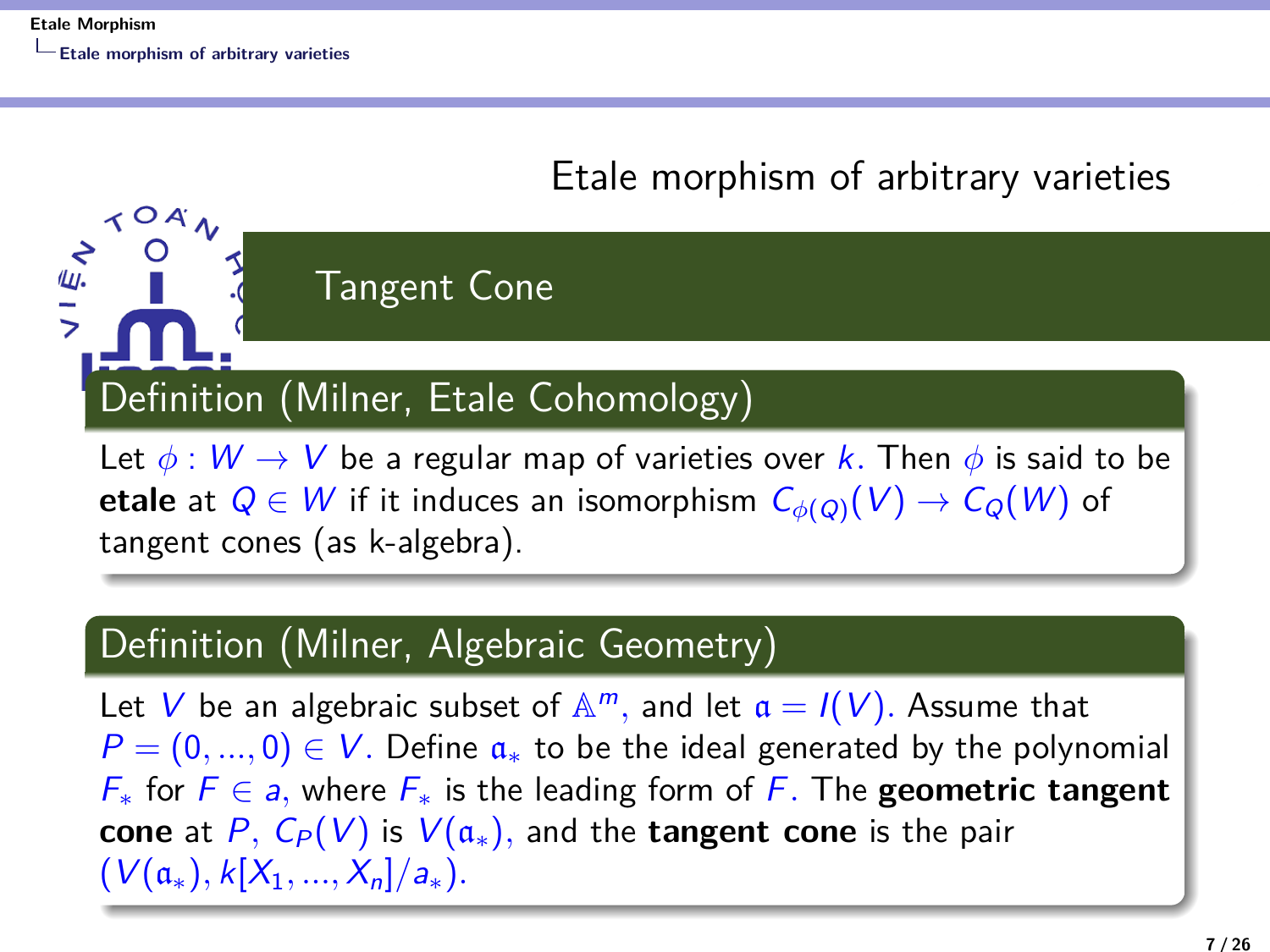#### Example

The tangent cone at the origin to the curve

$$
V: Y^2 = X^3
$$

is defined by the eqution

$$
Y^2=0.
$$

Thus it is the line  $Y = 0$  with multiplicity 2. The map  $t\mapsto (t^2,t^3): \mathbb{A}^1\to V$  is not etale at the origin because the map

$$
x \mapsto 0, y \mapsto 0 : k[x, y]/y^2 \to k[t]
$$

is defines on the tangent cones is not an isomorphism.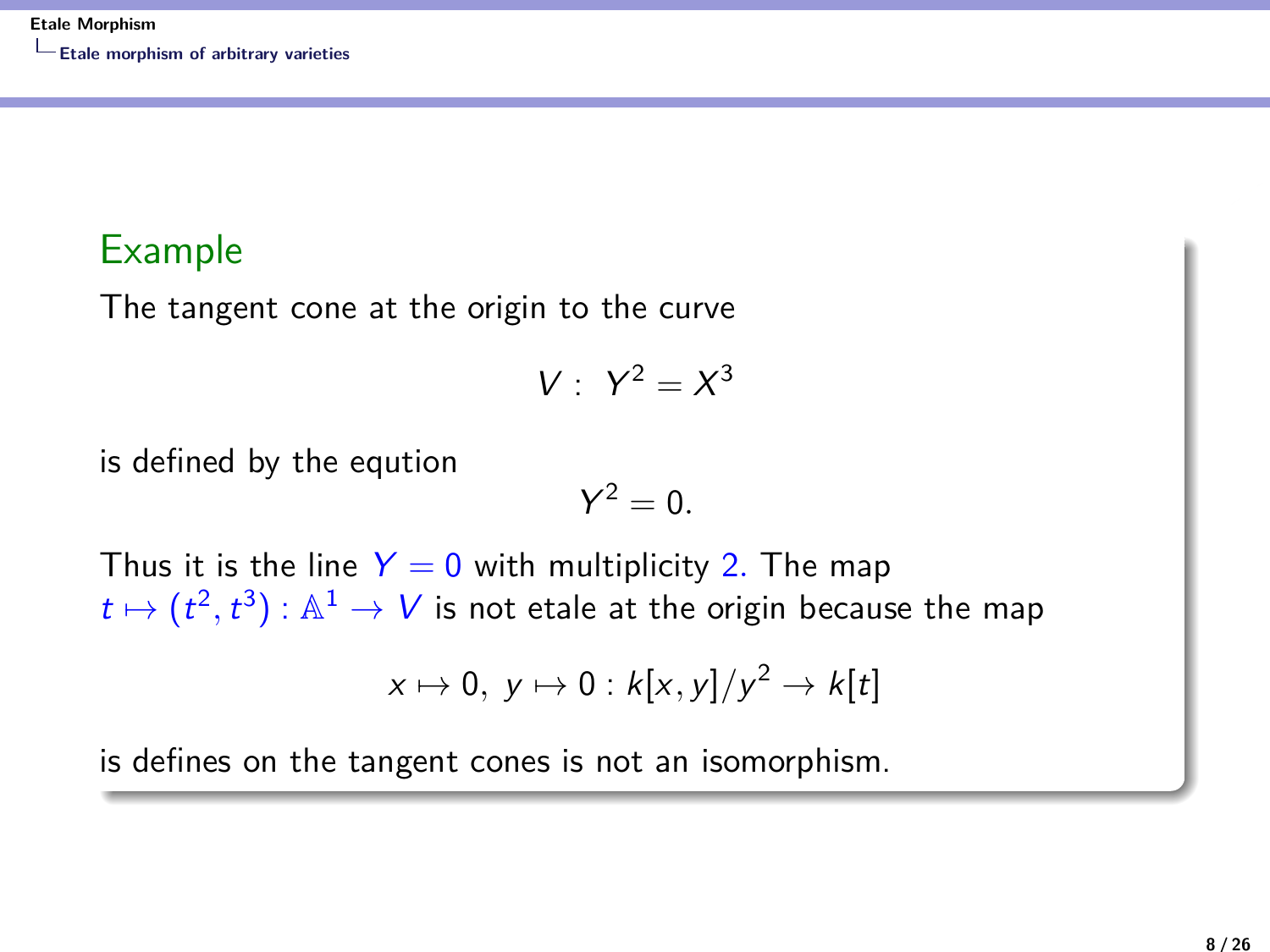#### Definition (Milner, Etale Cohomology)

Let A be a local ring with maximal ideal m*.* The **associated graded ring** is

$$
\mathrm{gr}(A)=\sum_{i\geq 0}\mathfrak{m}^i/\mathfrak{m}^{i+1}.
$$

The multiplication on  $gr(A)$  is induced by the multiplication

 $a, b \mapsto ab : \mathfrak{m}^i \times \mathfrak{m}^j \to \mathfrak{m}^{i+j}.$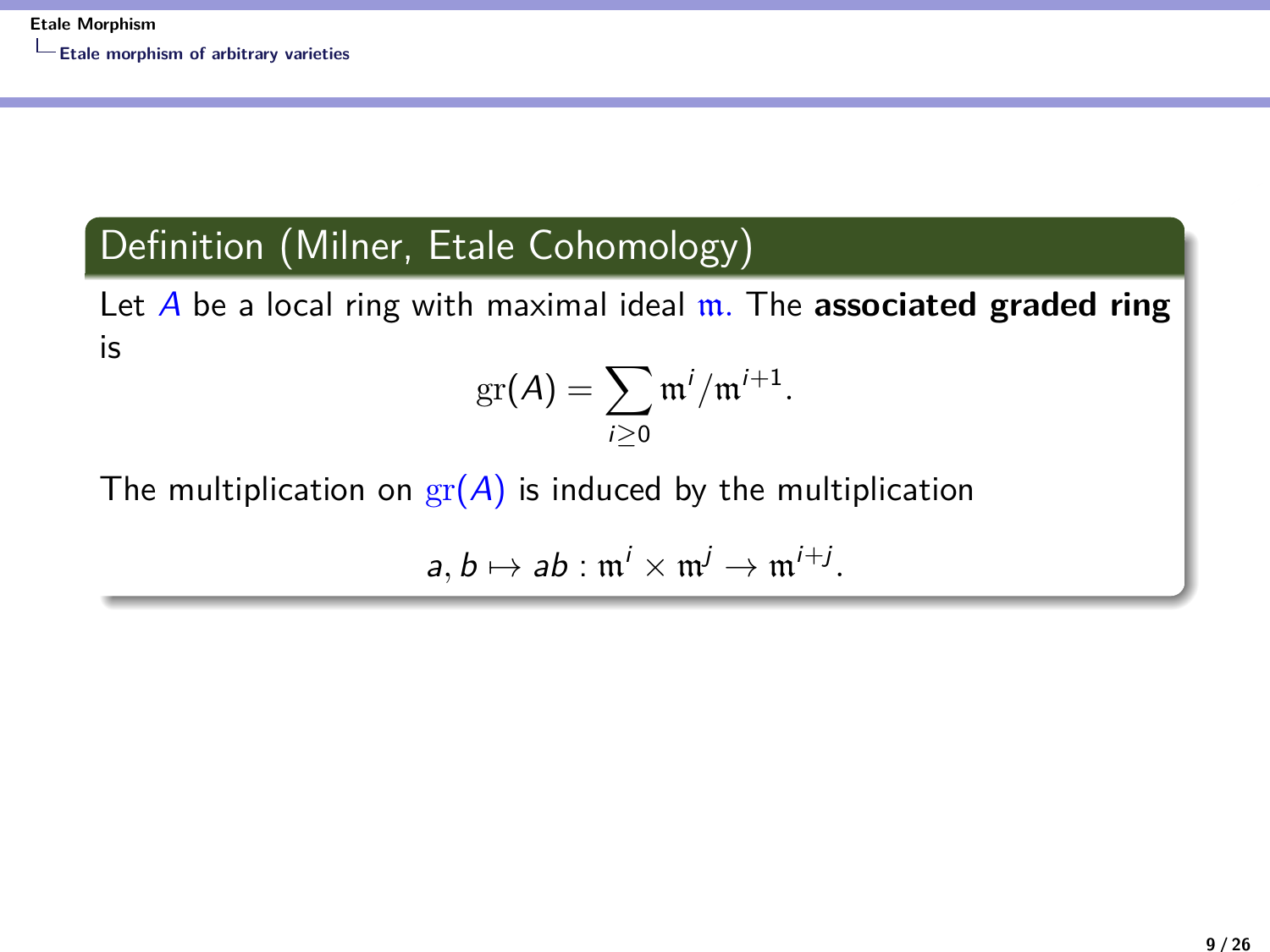#### Definition (Milner, Etale Cohomology)

Let A be a local ring with maximal ideal m*.* The **associated graded ring** is

$$
\mathrm{gr}(A)=\sum_{i\geq 0}\mathfrak{m}^i/\mathfrak{m}^{i+1}.
$$

The multiplication on  $\text{gr}(A)$  is induced by the multiplication

 $a, b \mapsto ab : \mathfrak{m}^i \times \mathfrak{m}^j \to \mathfrak{m}^{i+j}.$ 

#### Proposition (Milner, Algebraic Geometry)

The map  $k[X_1, ..., X_n]/\mathfrak{a}_* \to \text{gr}(\mathcal{O}_P)$  sending the class of  $X_i$  in  $\mathcal{K}[X_1,..,X_n]/\mathfrak{a}_*$  to the class of  $X_i$  in  $\mathrm{gr}(\mathcal{O}_P)$  is an isomorphism.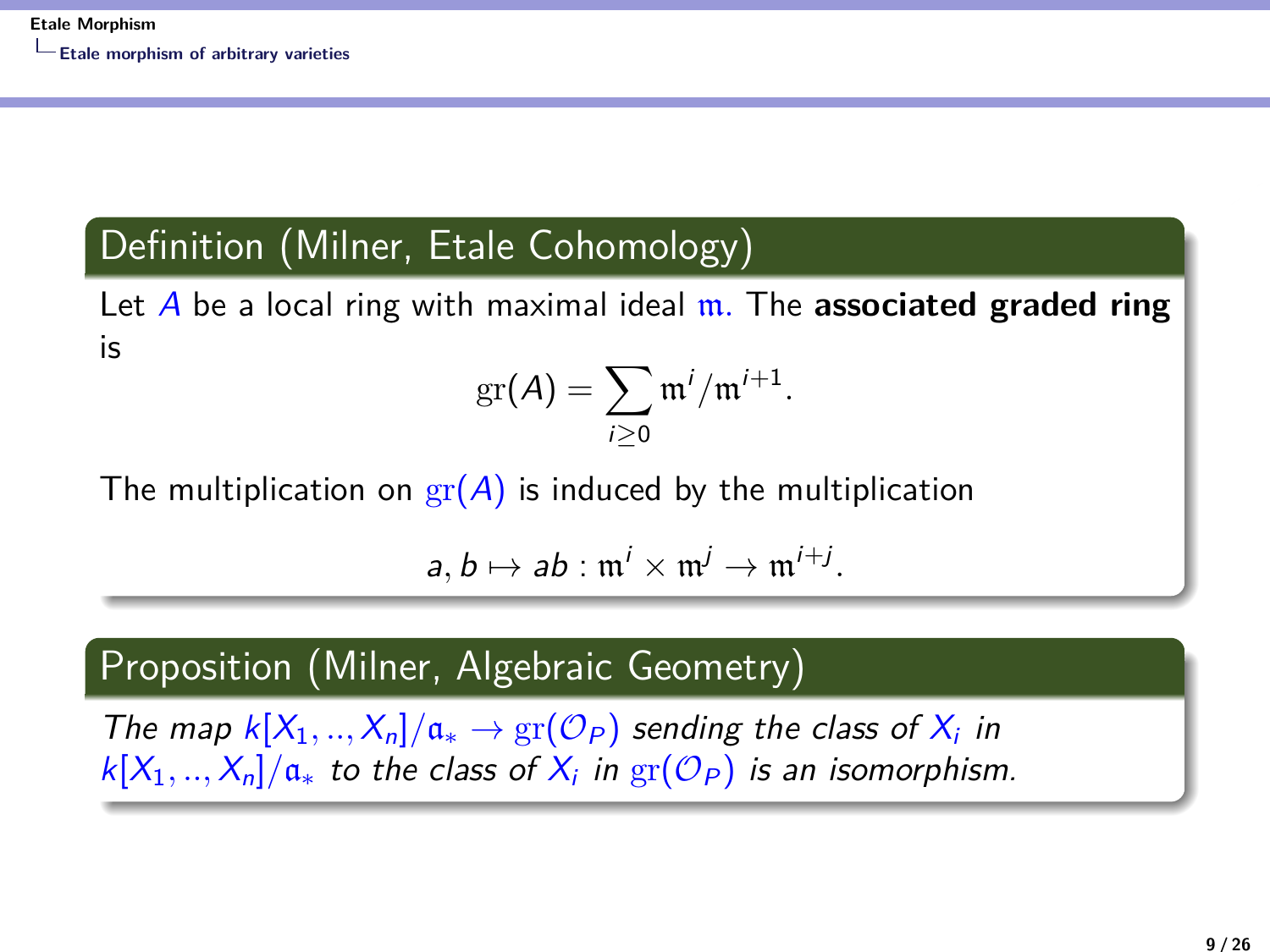#### Proposition (Atyah-Mc.Donald, Commutative Algebra)

Let  $\alpha$  :  $A \rightarrow B$  be a local homorphism of local rings. Then  $\alpha$  induces an isomorphism on the associated ring rings if and only if it induces an isomorphism on the completions.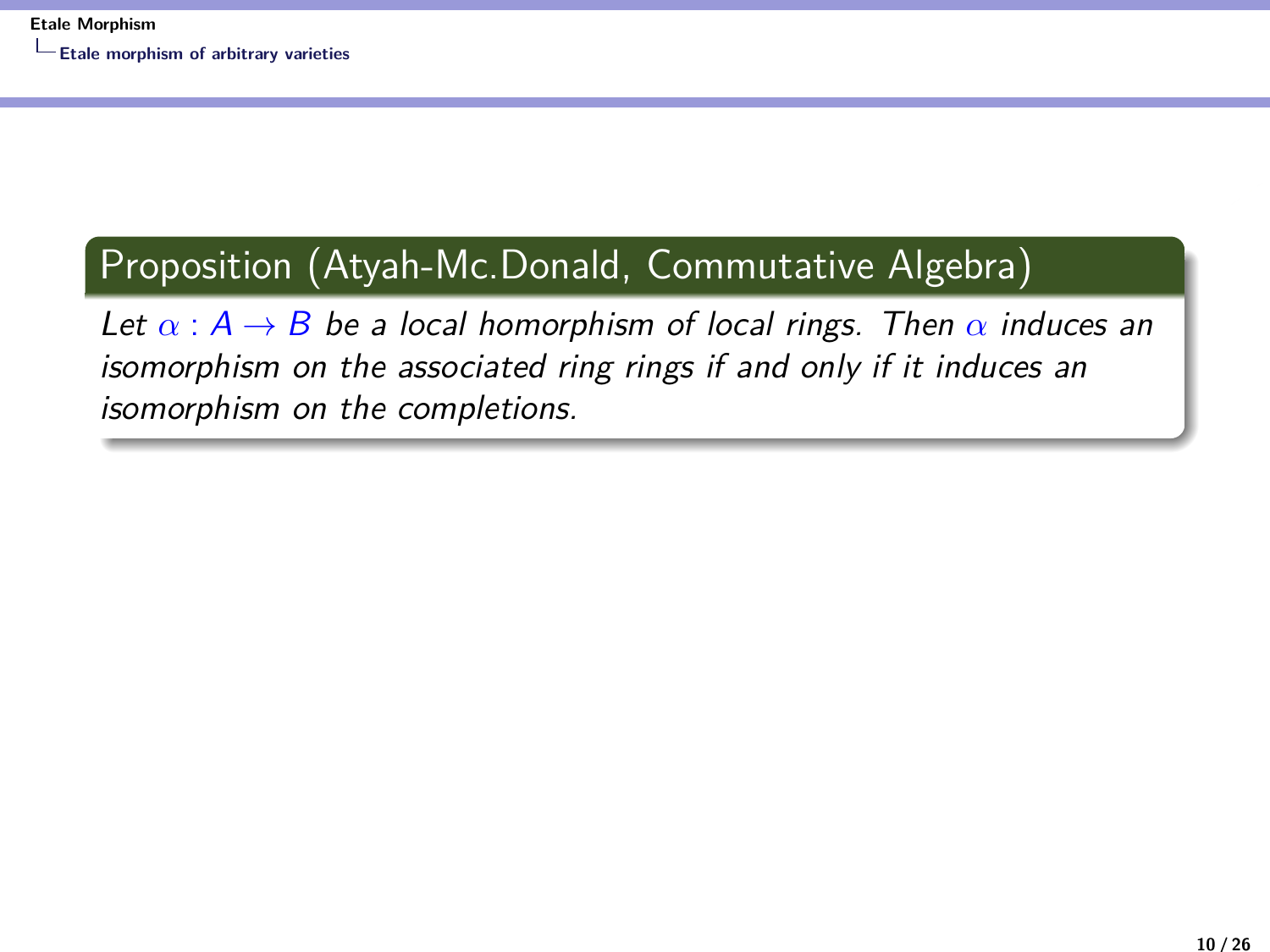#### Proposition (Atyah-Mc.Donald, Commutative Algebra)

Let  $\alpha$  :  $A \rightarrow B$  be a local homorphism of local rings. Then  $\alpha$  induces an isomorphism on the associated ring rings if and only if it induces an isomorphism on the completions.

Thus  $\alpha:V\to W$  is etale at  $P$  if and only if the map  $\hat{\mathcal{O}}_{\alpha(P)}\to\hat{\mathcal{O}}_P$  is isomorphism.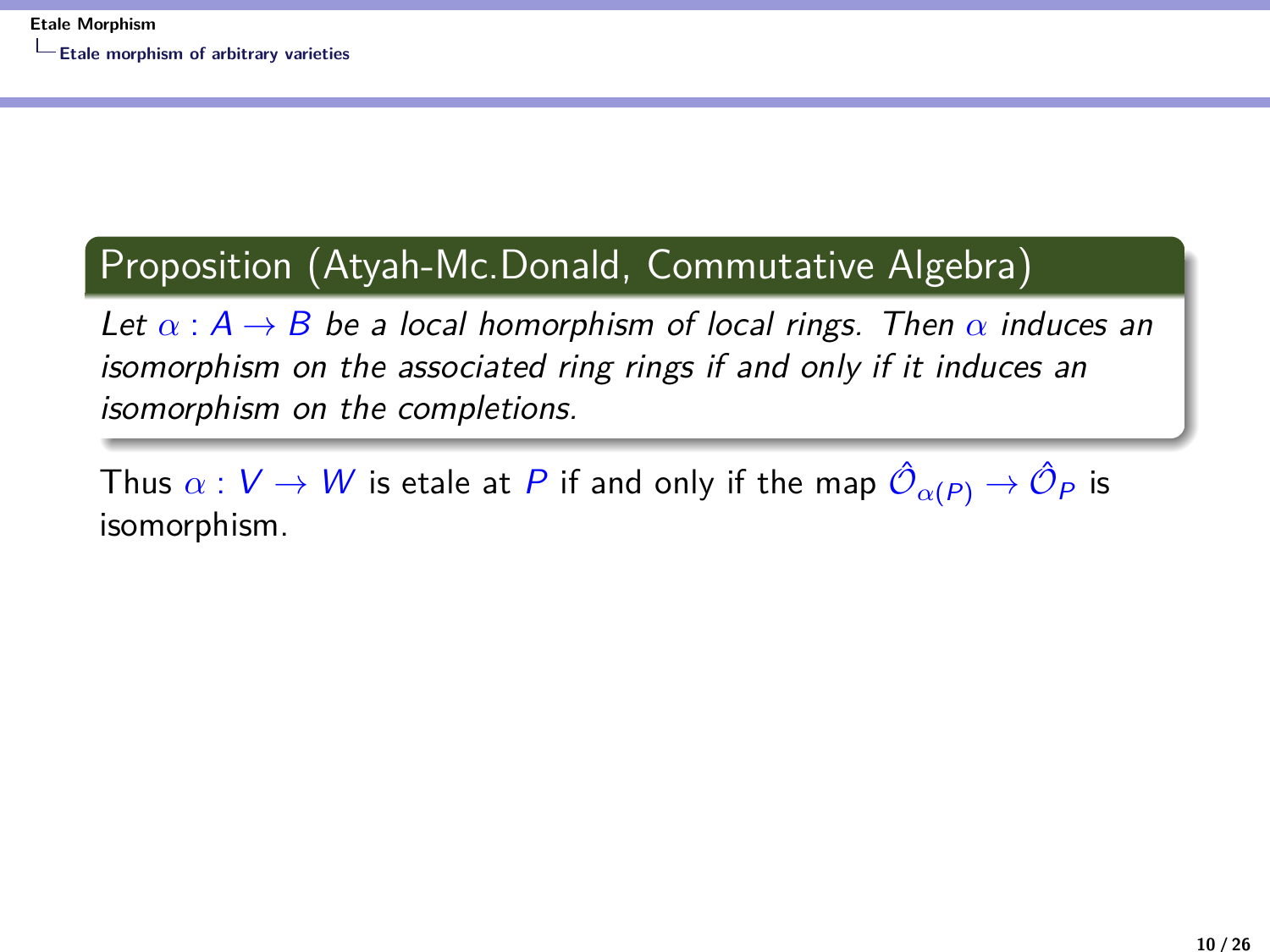#### Proposition (Atyah-Mc.Donald, Commutative Algebra)

Let  $\alpha$  :  $A \rightarrow B$  be a local homorphism of local rings. Then  $\alpha$  induces an isomorphism on the associated ring rings if and only if it induces an isomorphism on the completions.

Thus  $\alpha:V\to W$  is etale at  $P$  if and only if the map  $\hat{\mathcal{O}}_{\alpha(P)}\to\hat{\mathcal{O}}_P$  is isomorphism.

#### Definition (Milner, Etale Cohomology)

Let  $\phi : W \to V$  be a regular map of varieties over a field k. We say that  $\phi$  is etale at  $w \in W$  if, for some algebraic closure  $k^{al}$  of  $k,$  $\phi_{\mathsf{k}^{\mathsf{a} l}} : W_{\mathsf{k}^{\mathsf{a} l}} \to V_{\mathsf{k}^{\mathsf{a} l}}$  is etale at points of  $W_{\mathsf{k}^{\mathsf{a} l}}$  mapping to  $w.$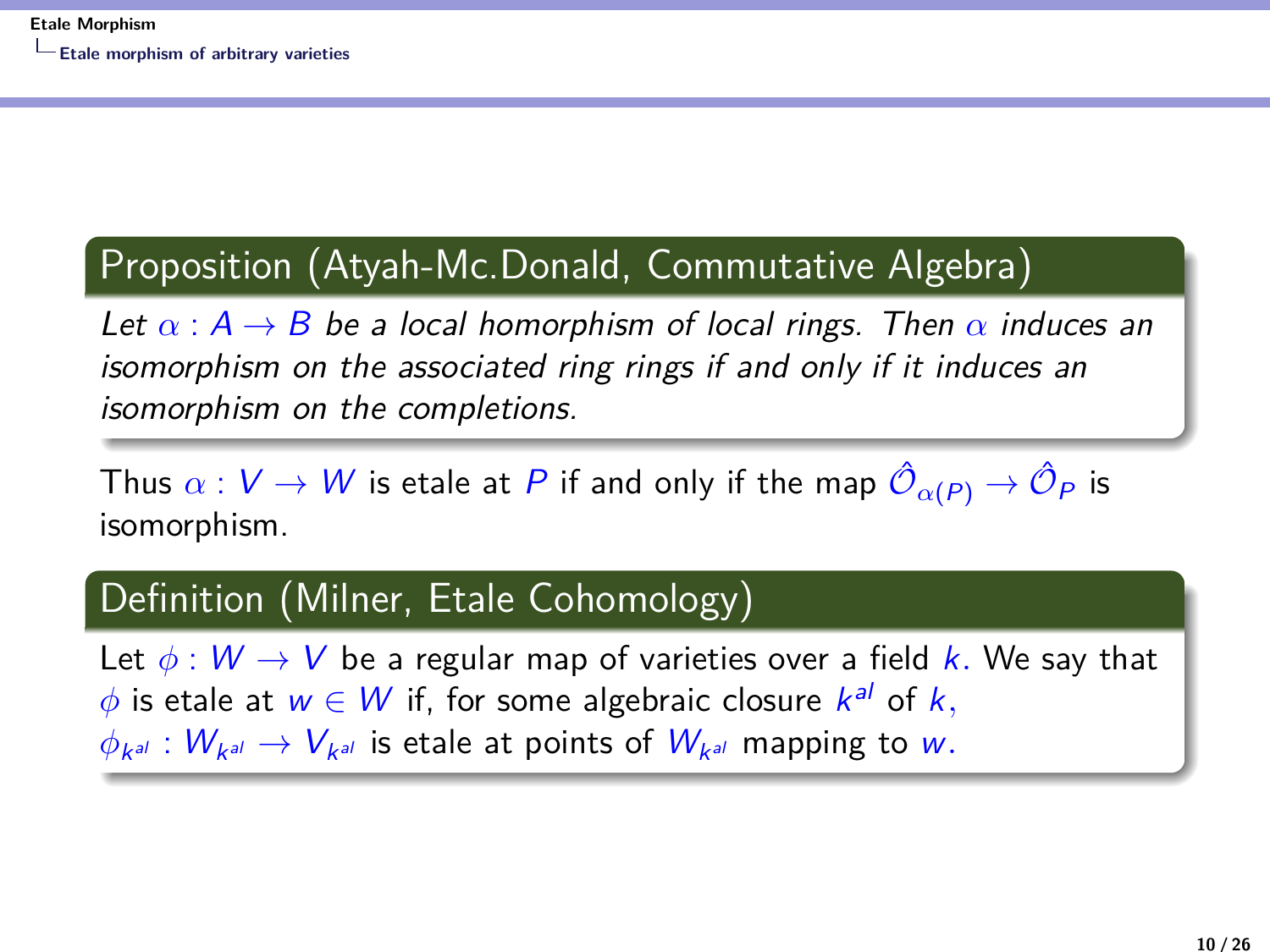<span id="page-16-0"></span>[Unramified morphism](#page-16-0)  $\angle$ OA ノーミン **Motivation** 

In this section, we use the material from Youcis. https://ayoucis.wordpress.com/2014/04/06/unramified-morphisms/ To understand the idea behind unramified morphisms, let us look at a picture (taken from Wikipedia)

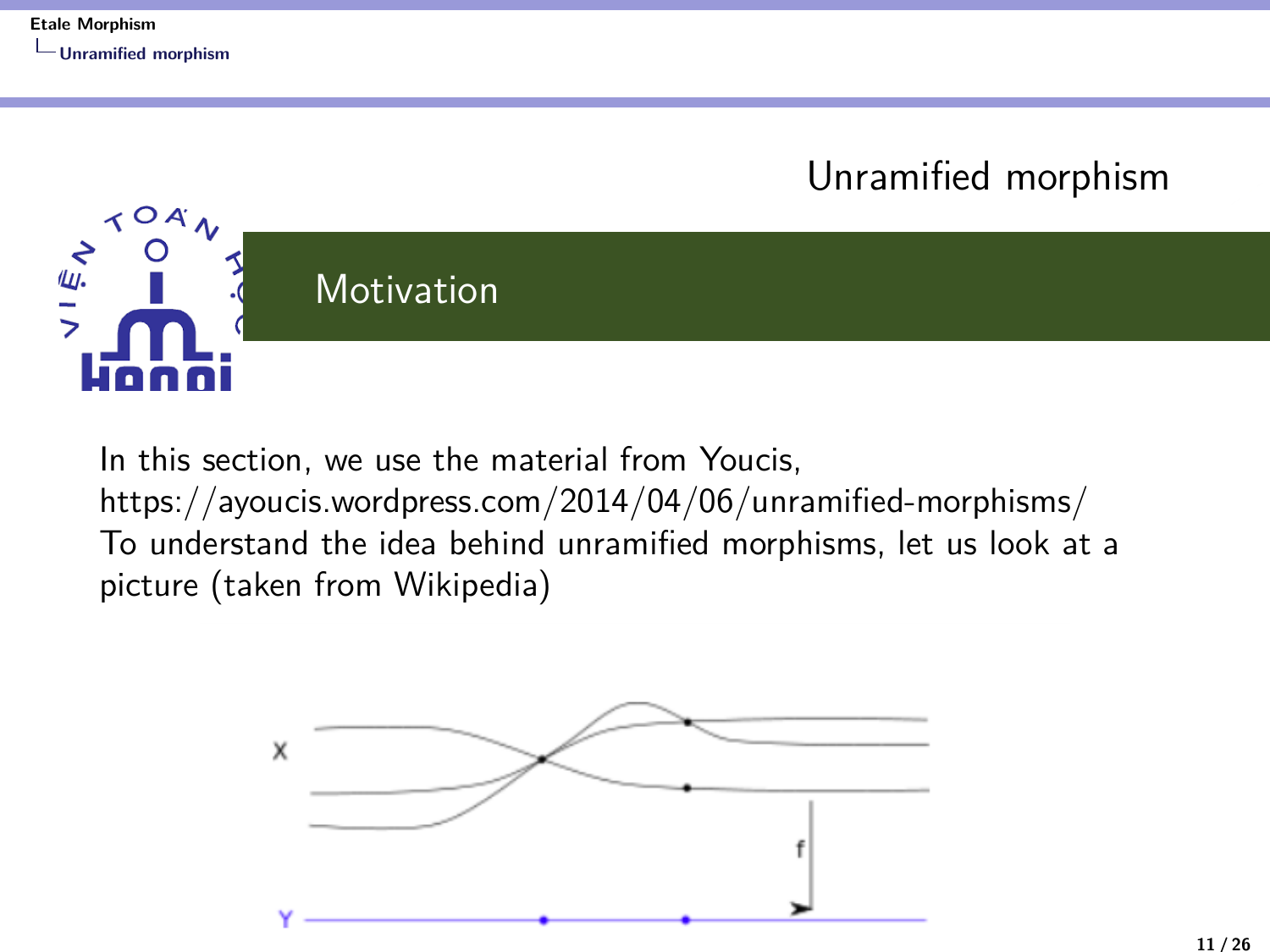

Let us suppose that we have a morphism  $f : X \rightarrow Y$ . Considering the fiber product  $X \times_Y X$  and diagonal  $\Delta_X \subset X \times_Y X$ . Now, a point of ramification, call it  $c$  is one where two sheets come together. In other words, taking a sequence of points  $(x_n, x'_n)$  in  $X \times_Y X \setminus \Delta_X,$  where  $x_n$  is in one of the sheets coming together and  $x_n'$  is in other, whose limit is precisely the point (c*,* c)*.*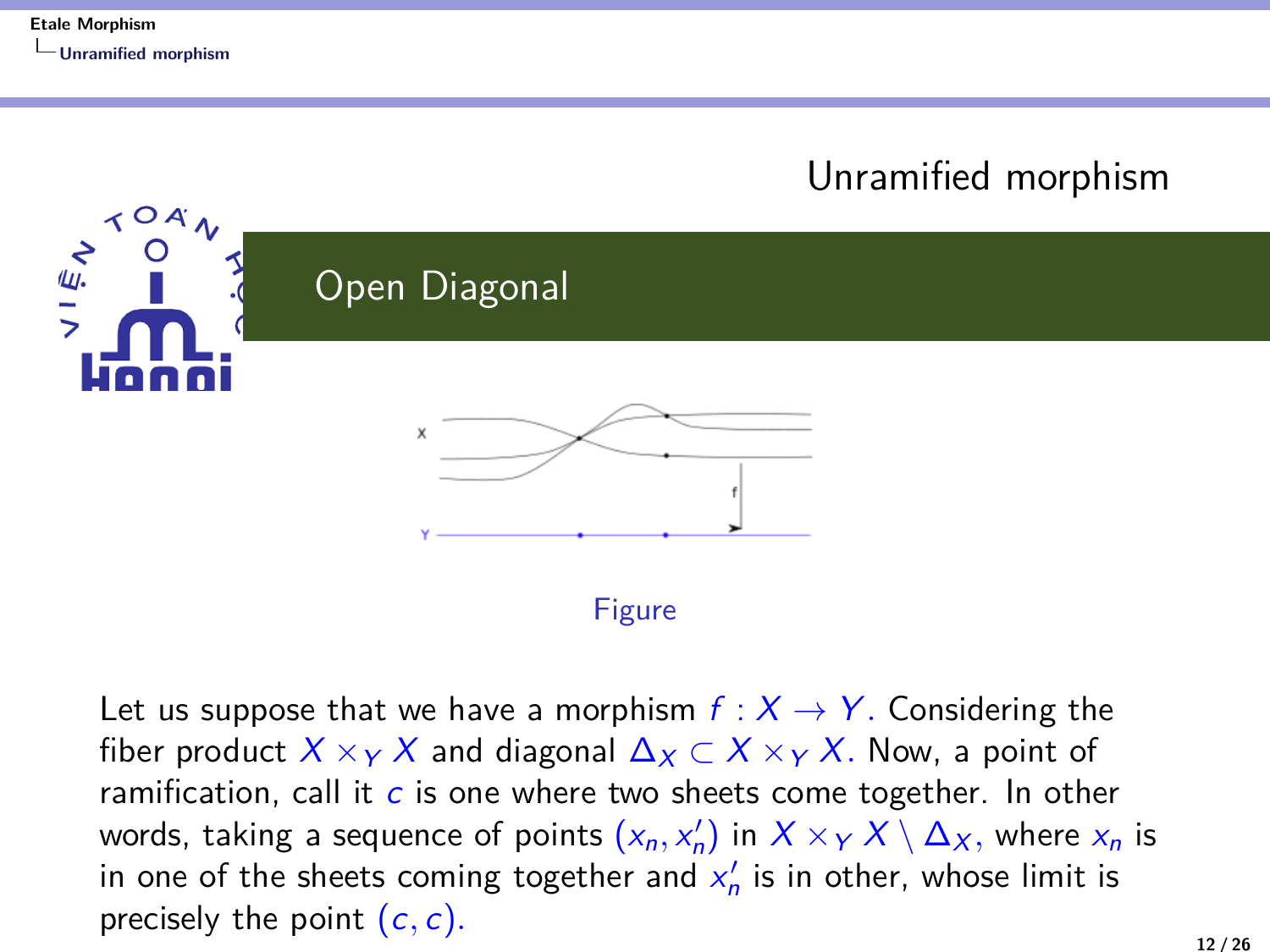**[Unramified morphism](#page-16-0)**



This give us one way to define ramifiedness, i.e.,  $X \times_Y X \setminus \Delta_X$  is not closed. Thus, if we want to force this to not happen, we merely want to specify that  $X \times_Y X \setminus \Delta_X$  is closed, that is,  $\Delta_X$  is open.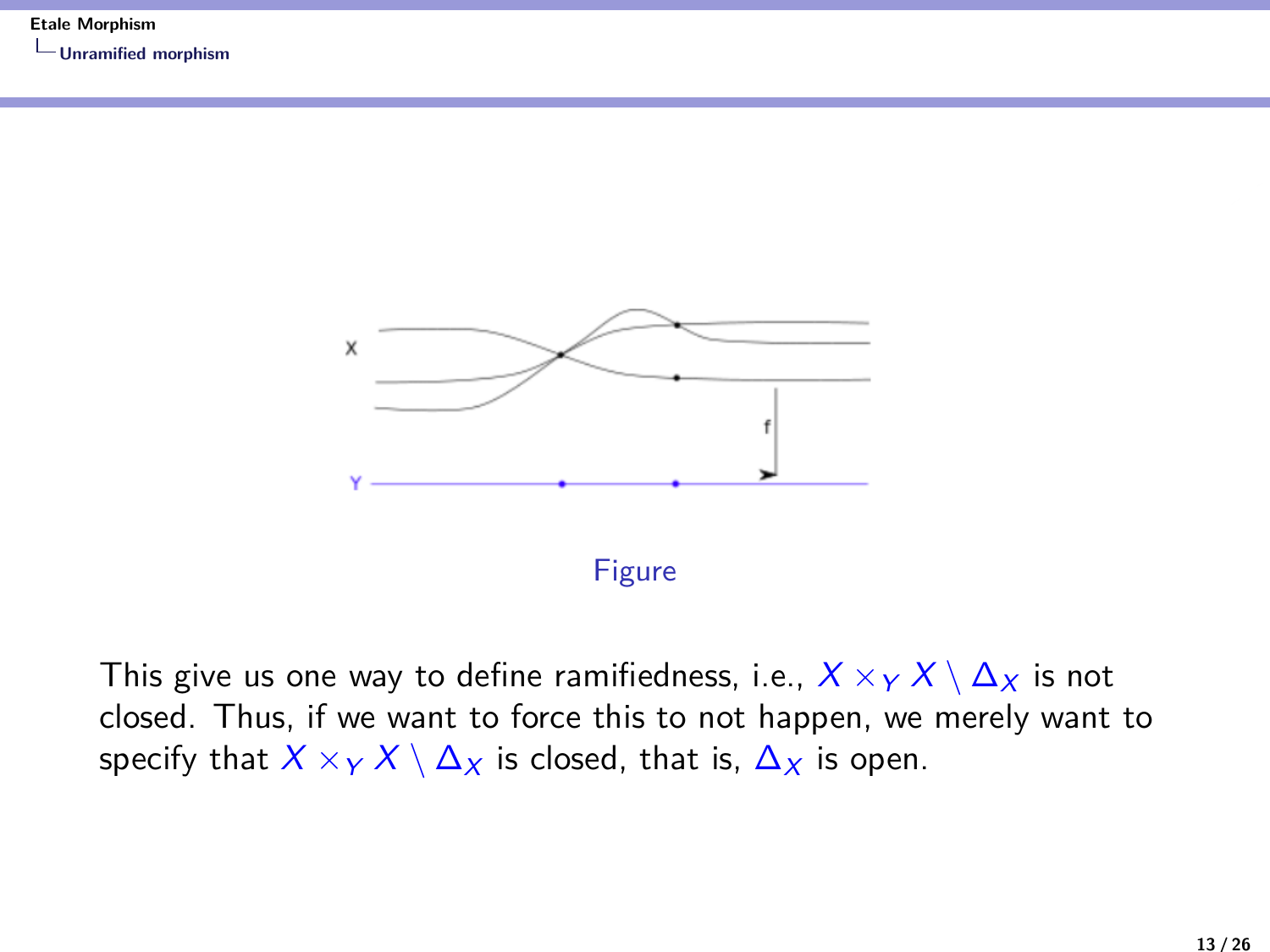$\sim$  O A

 $rac{1}{2}$ 

#### [Unramified morphism](#page-16-0)

#### Unicity of Tangent Vector Lifts

**Lot** sider, once again, a morphism  $f : X \rightarrow Y$ . Let's fix a point  $y \in Y$ , and a point  $x \in X$  which is in the fiber  $f^{-1}(y)$ . Given a tangent vector  $p$  of  $X$  based at  $x$  we can push it forward, through  $f$ , to a tangent vector  $p$  of  $X$  based at  $y$ . Or, in other terms, we have the derivative map  $df_x$  :  $T_xX \rightarrow T_yY$ .

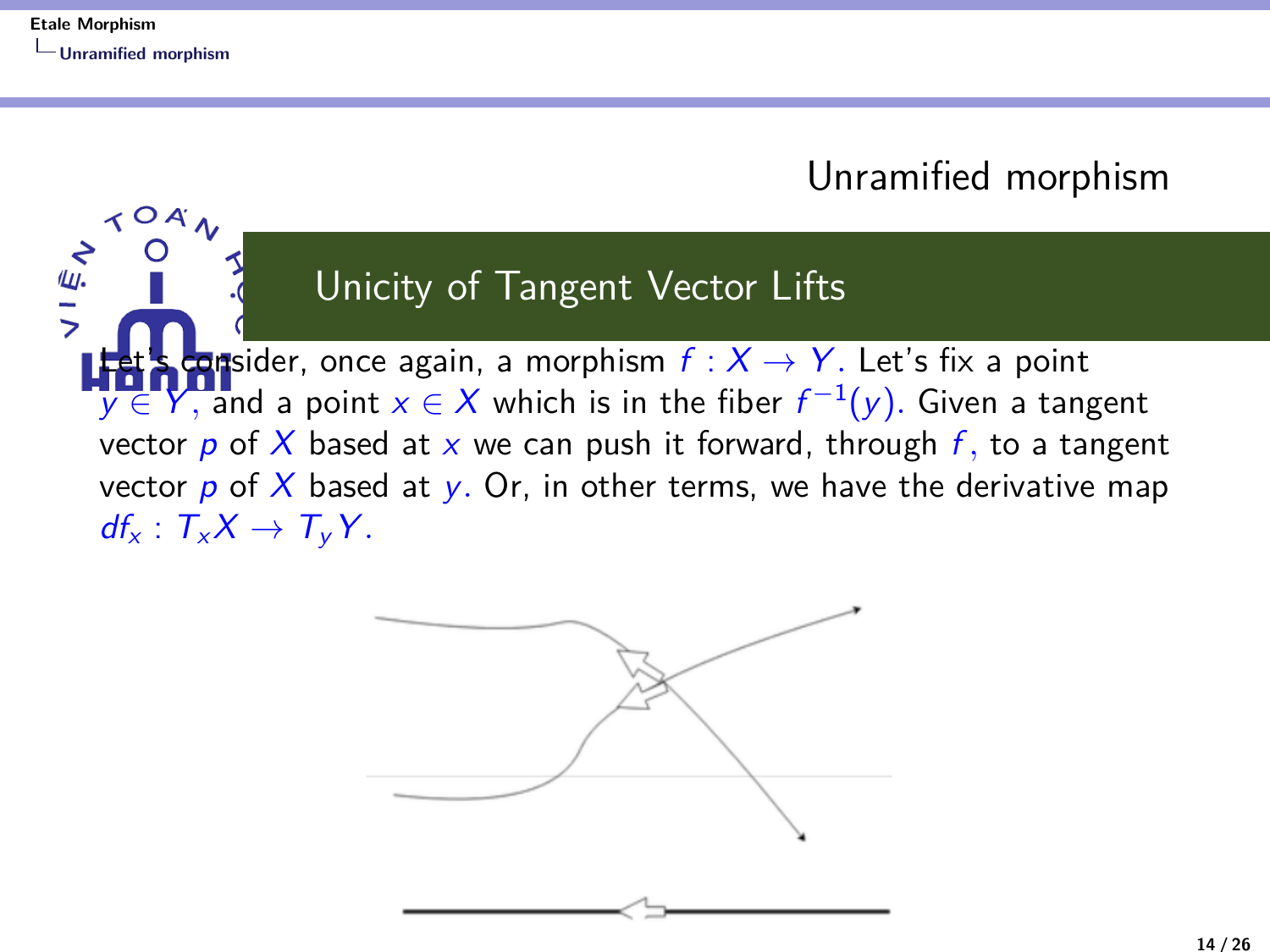#### [Unramified morphism](#page-16-0)



Let's recall that if  $f : X \rightarrow Y$  is a non-constant map of compact Riemann surfaces, then we define the *ramification index* of a point  $p \in X$ as follows. There exists a unique integer  $e_p \geq 1$  such that, up to a change of coordinates, f looks like  $z \mapsto z^{e_p}$  near p. Intuitely, this says that near  $p$ , f always looks like a  $e_p$ -to-1 cover of its image.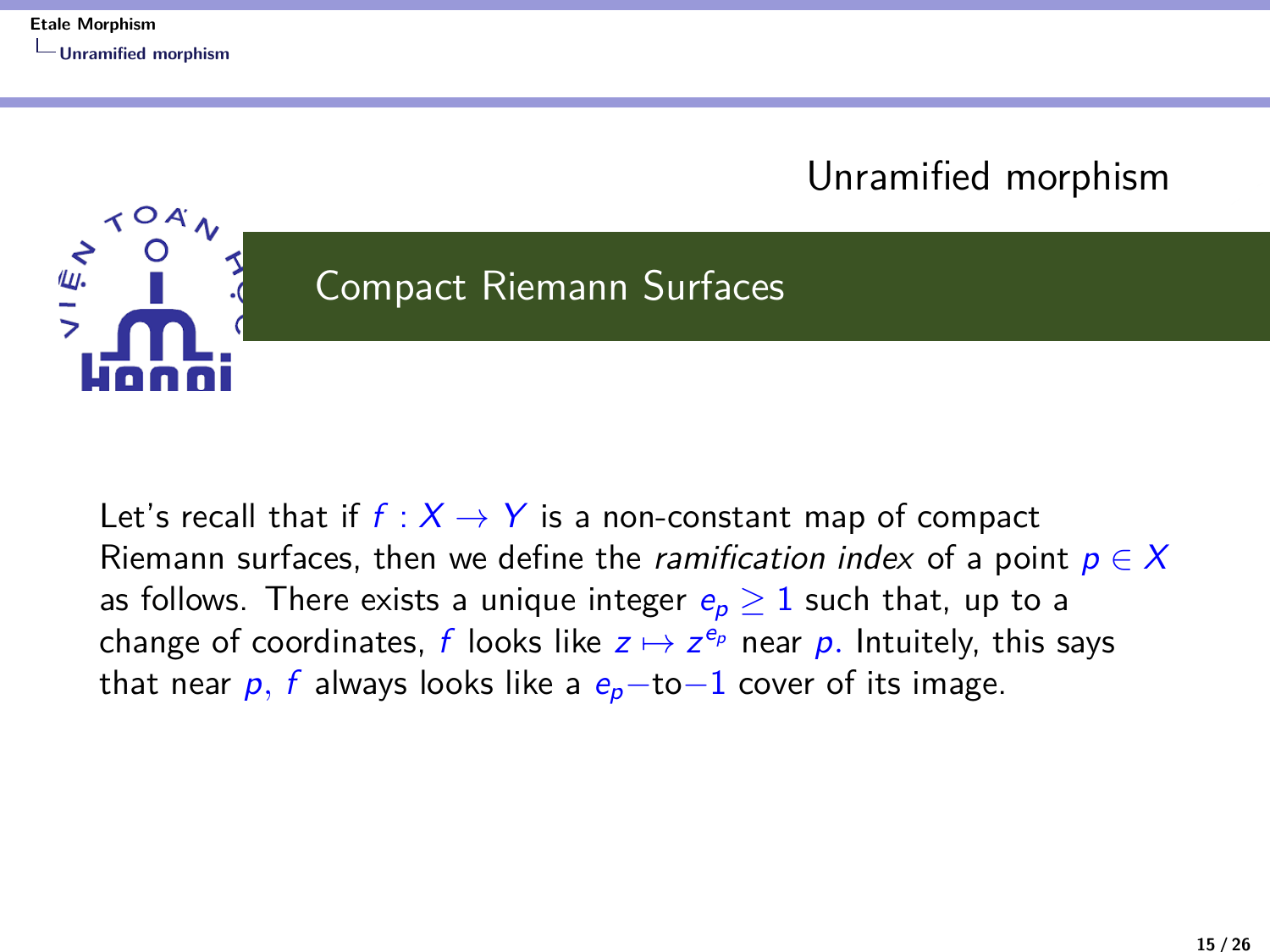$OA$ 

)<br>-<br>-

#### [Unramified morphism](#page-16-0)

## Meromorphic Functions

Let us denote the meromophic function fields of X and Y by  $M(X)$  and  $M(Y)$  respectively. We know that our map  $f: X \rightarrow Y$  induces a morphism  $f^*: M(Y) \to M(X)$ . For our point  $p \in X$  we have the subring  $\mathcal{O}_{p} \subset M(X)$  consisting of those meromorphic functions which are holomorphic at p. If  $q := f(p)$ , then we similarly have the subring  $\mathcal{O}_q \subset M(Y)$ . In conclusion, the mapping  $M(Y) \to M(X)$  induces a mapping  $\mathcal{O}_q \to \mathcal{O}_p$ . Also, we have  $\mathfrak{m}_q \mathcal{O}_p = \mathfrak{m}_p^{e_p}$ . In conclusion, we would get that  $f : X \to Y$  is unramified at p if and only if  $\mathfrak{m}_q \mathcal{O}_p = \mathfrak{m}_p$ .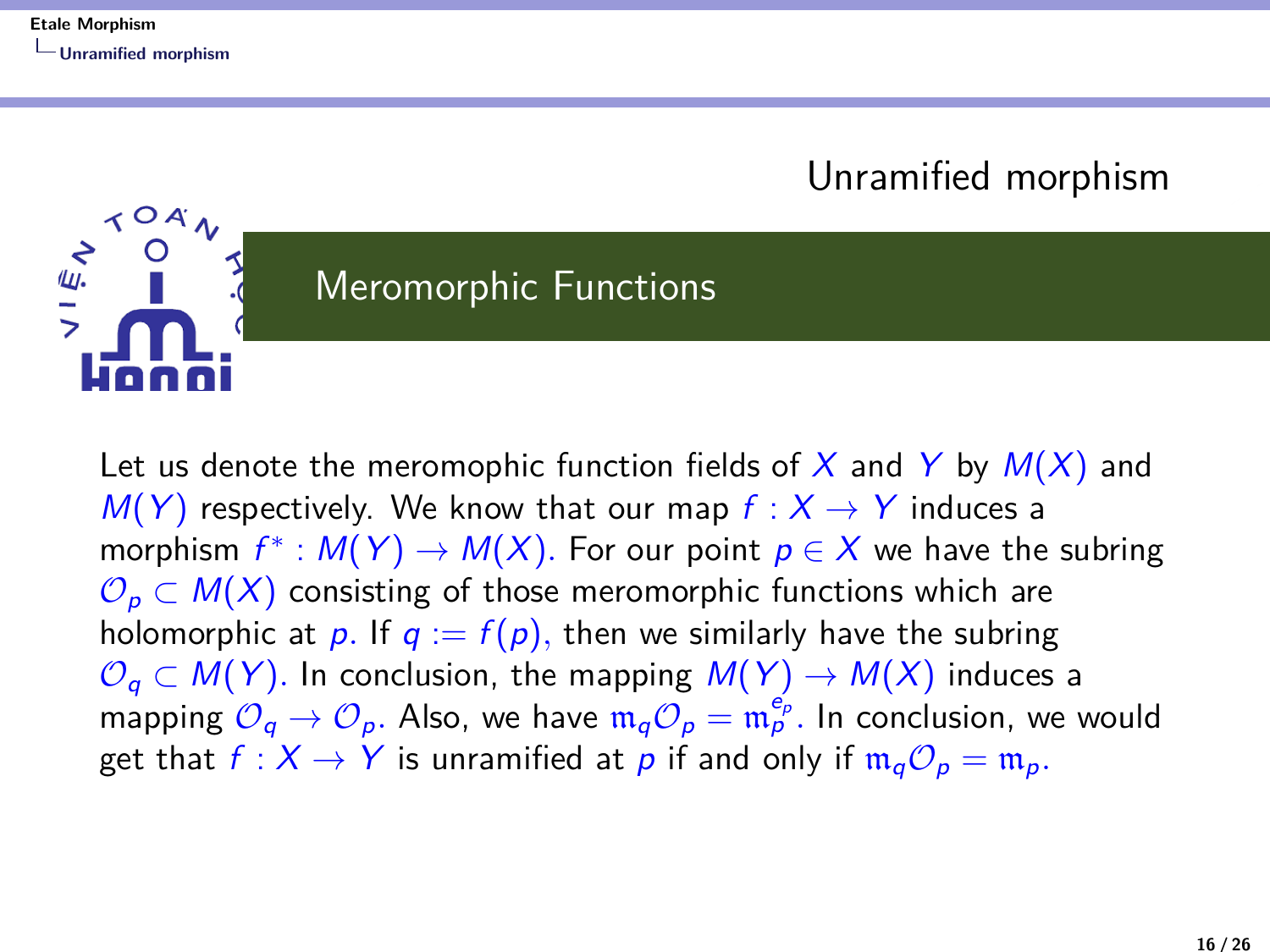[Unramified morphism](#page-16-0)

## $\lambda$  O A  $\sum_{i=1}^{n}$ Unramifiedness for the Extension of Residue Fields

Let  $f: X \to Y$  is morphism of schemes, with  $y = f(x)$  and  $[k(x) : k(y)] = n$  To make hidden points become seen, we need to move to the geometric setting. Or, in other words, we need to base change our situation to  $\overline{k(y)}$  where all points become visible.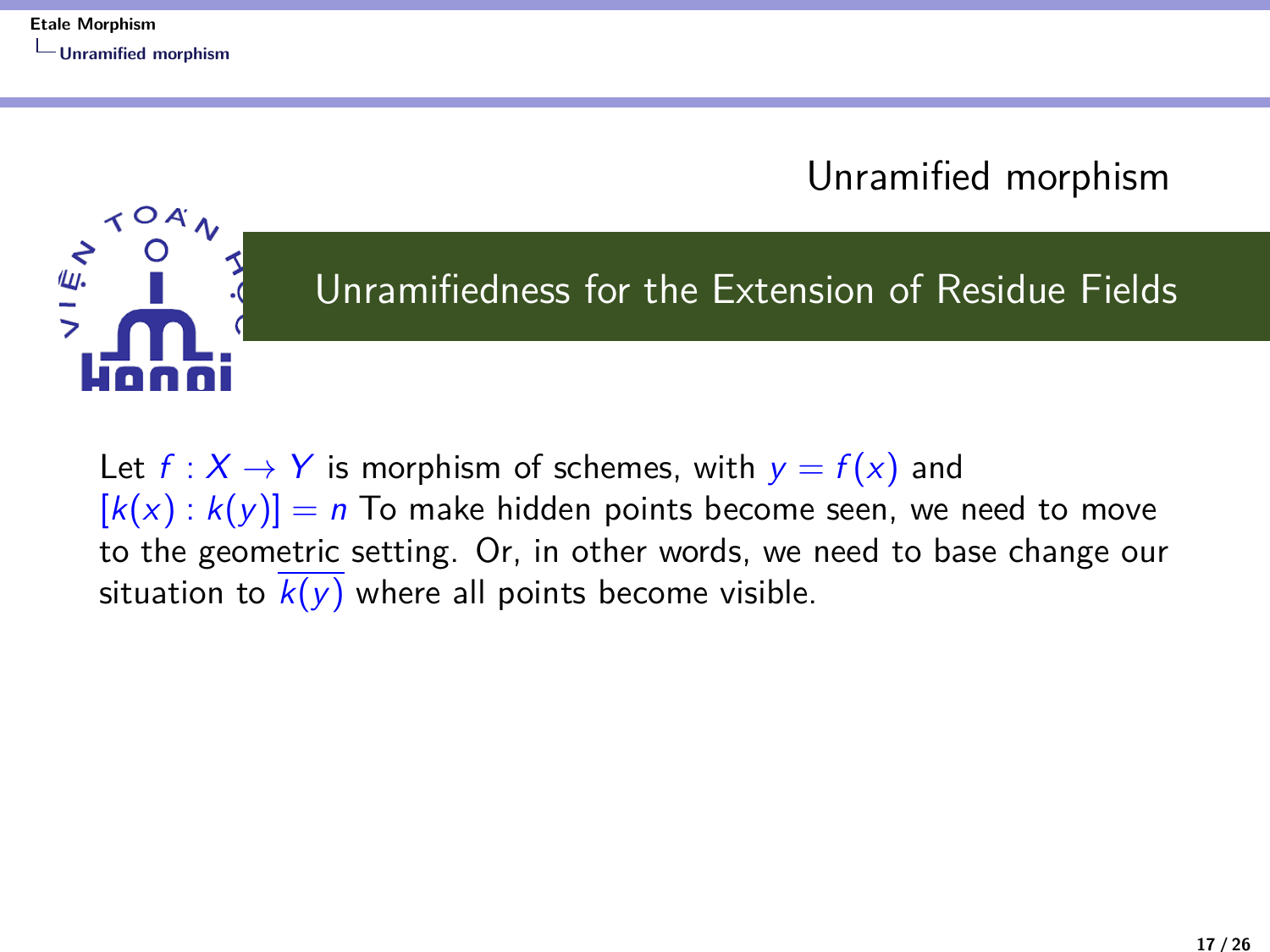$O<sub>A</sub>$ 

 $\sum_{i=1}^n$ 

[Unramified morphism](#page-16-0)

#### Unramifiedness for the Extension of Residue Fields

Let  $f: X \to Y$  is morphism of schemes, with  $y = f(x)$  and  $[k(x) : k(y)] = n$  To make hidden points become seen, we need to move to the geometric setting. Or, in other words, we need to base change our situation to  $\overline{k(y)}$  where all points become visible. But, the base change of  $k(x)$  to  $\overline{k(y)}$  is merely  $k(x) \otimes_{k(y)} \overline{k(y)}$ . So, we would want to say that  $k(x)/k(y)$  is unramified if and only if  $k(x) \otimes_{k(x)} \overline{k(y)}$  has *n* points. But, this happes precisely when  $k(x)/k(y)$ is separable.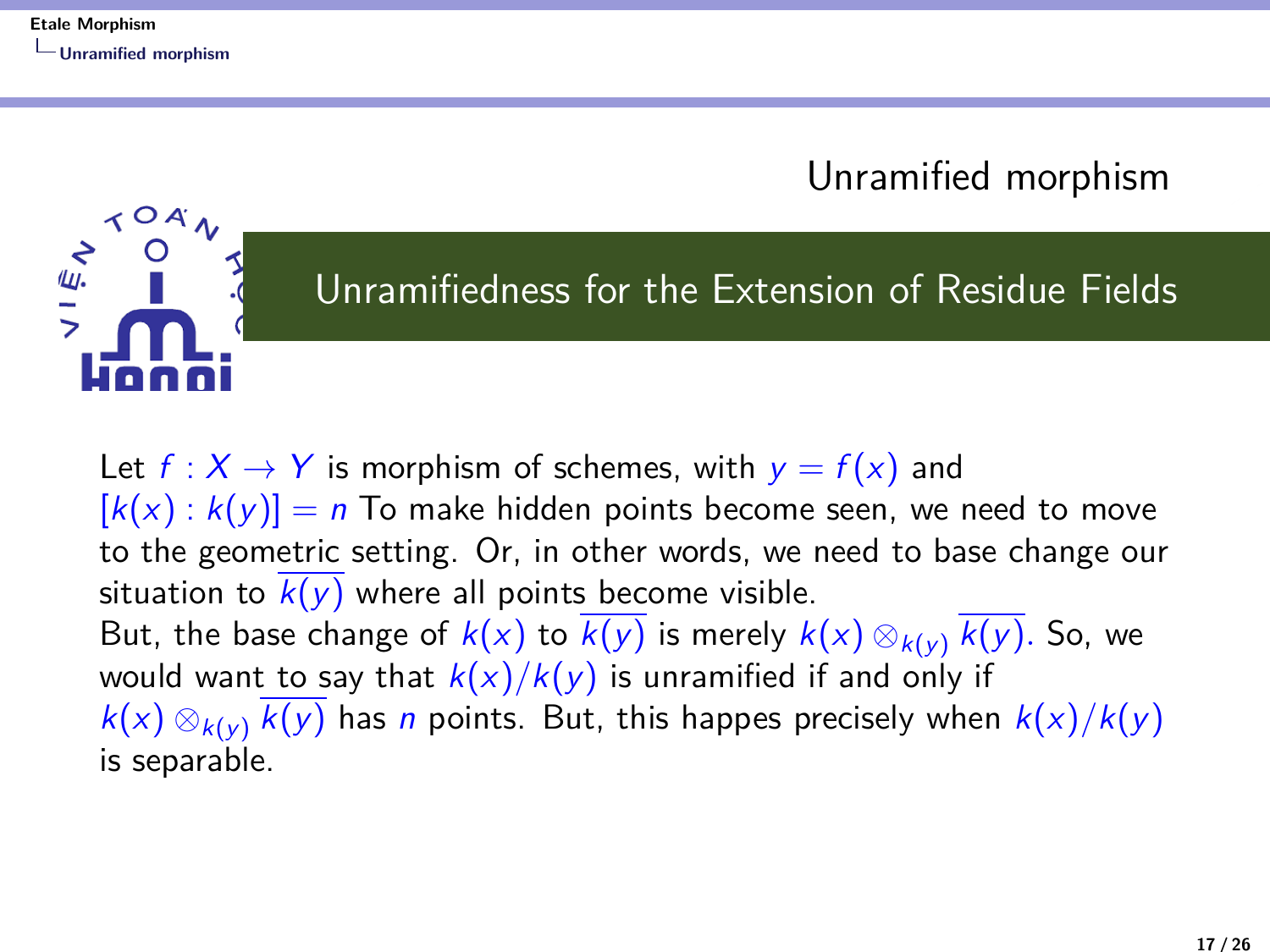#### Definition (Morphism of finite type, Stacks)

Let  $f : X \rightarrow S$  be a morphism of schemes.

- i. We say that  $f : X \rightarrow Y$  is of **finite type** at  $x \in X$  if there exists an affine open neighborhood  $Spec(A) = U \subset X$  of x and an affine open  $Spec(R) = V \subset Y$  with  $f(U) \subset V$  such that the induced ring map  $R \rightarrow A$  is of finite type.
- ii. We say that f is **locally of finite type** if it is of finite type at every point of X*.*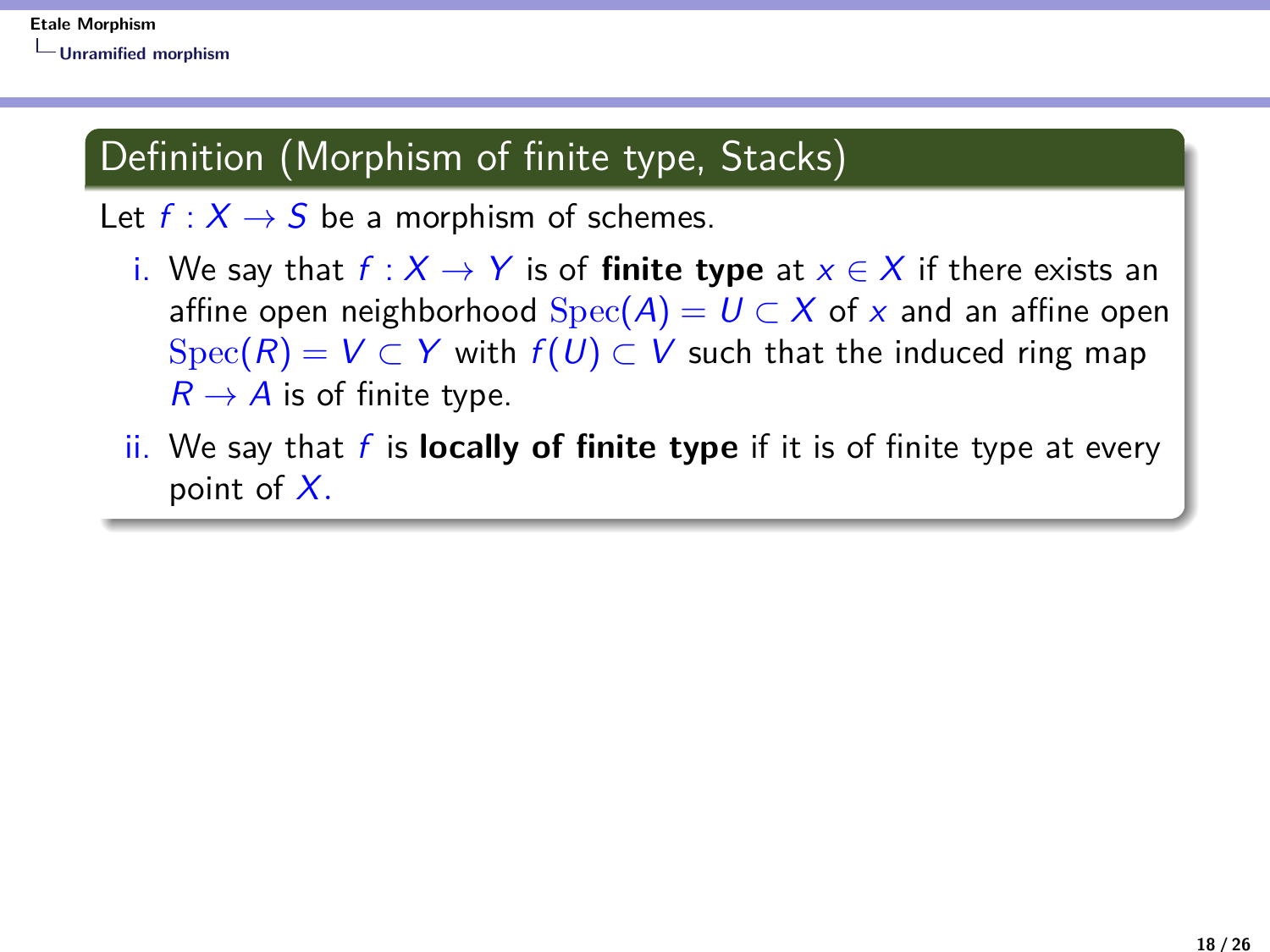#### Definition (Morphism of finite type, Stacks)

Let  $f : X \rightarrow S$  be a morphism of schemes.

- i. We say that  $f: X \rightarrow Y$  is of **finite type** at  $x \in X$  if there exists an affine open neighborhood  $Spec(A) = U \subset X$  of x and an affine open  $Spec(R) = V \subset Y$  with  $f(U) \subset V$  such that the induced ring map  $R \rightarrow A$  is of finite type.
- ii. We say that f is **locally of finite type** if it is of finite type at every point of X*.*

#### Theorem (Milner, Etale Cohomology)

Let  $f: X \to Y$  be locally of finite type and let  $x \in X$ . Then, the following are equivalent:

- i. If  $y = f(x)$ , then  $\mathfrak{m}_y \mathcal{O}_{X,x} = \mathfrak{m}_x$ , and  $k(x)/k(y)$  is a finite separable extension.
- ii. The quality  $(\Omega_{X/Y})_{x} = 0$  holds.
- $\overline{\mathsf{iii}}$ . There is a neighborhood U of x for which the restriction of the diagonal map  $\Delta: X \to X \times_Y X$  is an open immersion.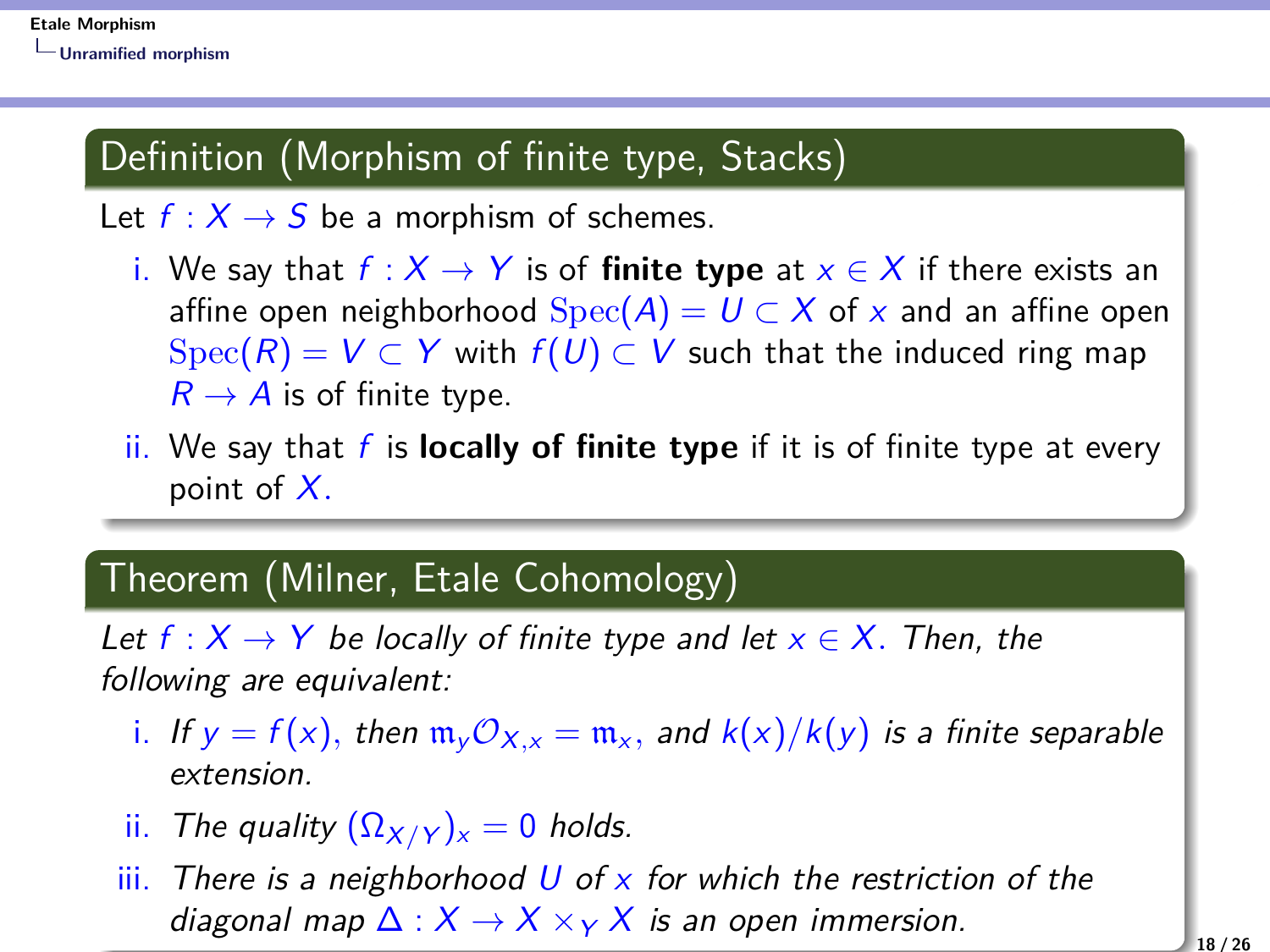#### Lemma (Qing Liu)

Let  $B = A[T_1, ..., T_n]$ , let  $F \in B$ , and let  $C = B/FB$ . Then

$$
\Omega_{C/A} = \left(\sum_{1 \leq i \leq n} C dT_i\right)/C dF,
$$

where  $dF = \sum_i (\delta F / \delta T_i) dT_i$ .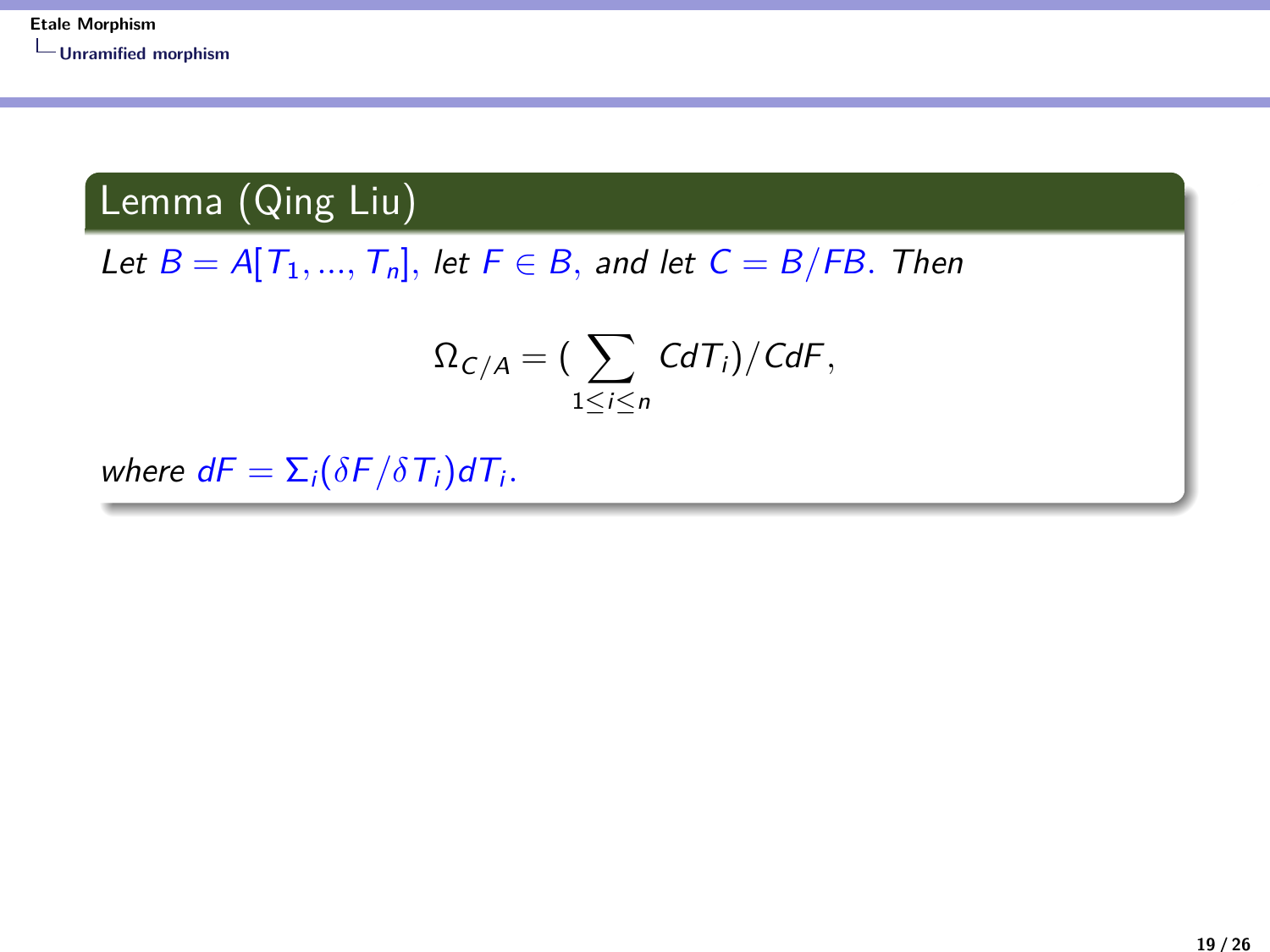Lemma (Qing Liu)

Let  $B = A[T_1, ..., T_n]$ , let  $F \in B$ , and let  $C = B/FB$ . Then

$$
\Omega_{C/A} = \big(\sum_{1 \leq i \leq n} CdT_i\big)/C dF,
$$

where  $dF = \sum_i (\delta F / \delta T_i) dT_i$ .

#### Example

Let us first consider the natural example of a map  $\mathbb{A}^n_k \to \mathbb{A}^m_k$ , where k is a field, and  $n > m$ . To check this map whether unramified or not, we need to compute  $\Omega_{\mathbb{A}^n/\mathbb{A}^m} = \Omega_{A/B}$ , where  $B = k[x_1, ..., x_n]$  and  $A = k[x_1, ..., x_m]$ . Since B is free A-algebra of rank  $n - m$ , it follows from the basis theory of differentials that  $\Omega_{B/A}$  is a free B-module of rank  $n - m$ .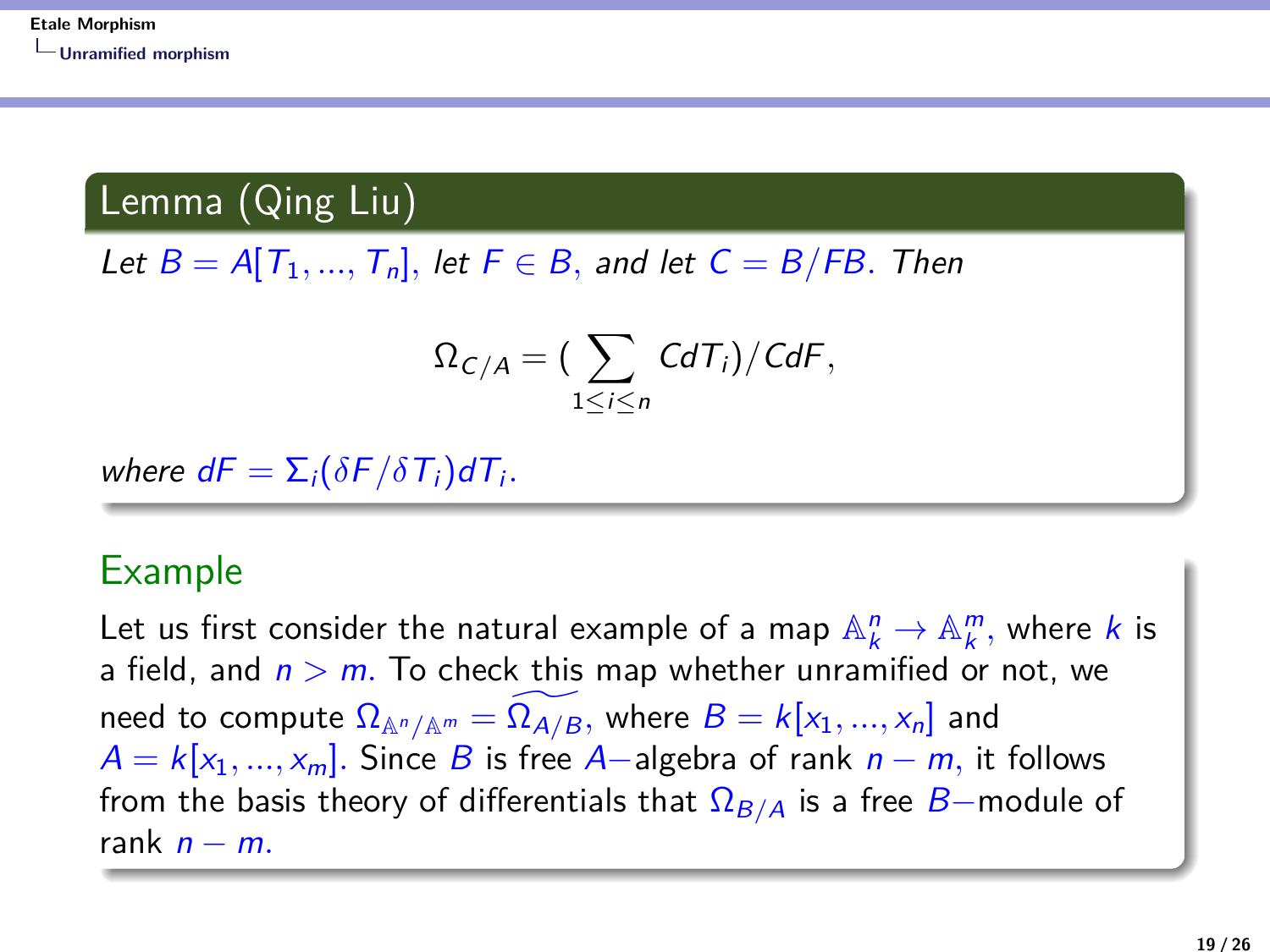Example

 $O<sub>A</sub>$ 

 $rac{1}{2}$ 

[Unramified morphism](#page-16-0)

## Field Example

Let  $f : \text{Spec}(L) \to \text{Spec}(K)$  where  $L/K$  is a finite field extension. In particular, if  $L/K$  is finite and separable, then f is unramified. To prove this, we must merely show that  $\Omega_{L/K} = 0$ . But, since  $L/K$  is finite separable, the primitive element theorem tells us that  $L = K[x]/(p(x))$ for some irreducible, separable  $p(x) \in K[x]$ . So,

$$
\Omega_{L/K}=Ldx/Ld(p(x))=Ldx/Lp(x)'dx
$$

which, if we write  $L = K[x]/(p(x))$  is the same as  $K[x]/(p(x), p(x)')$ . But, this is equal to zero since  $p$  is separable so that  $(p(x), p(x)') = K[x].$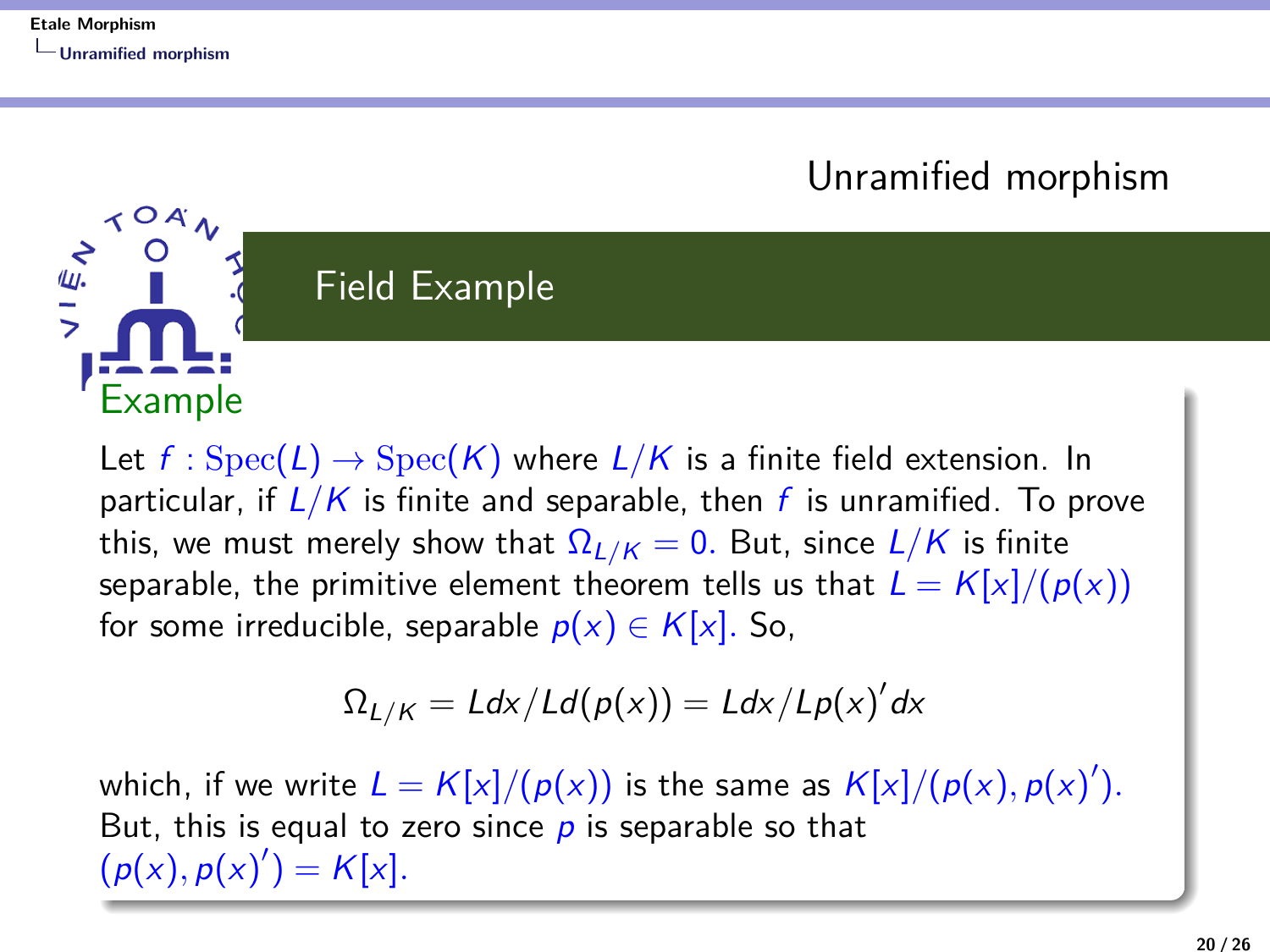$\lambda$  O A

 $\sum_{i=1}^{n}$ 

#### [Unramified morphism](#page-16-0)

#### Relation to Number theory

Just to recall, suppose that  $R \subset S$  is an integral extension of Dedekind domains. Then, for any non-zero prime  $p \in \text{Spec}(R)$ , we can look at its extension to  $S$ , defined to be  $pS$ . Note that  $pS$  is a proper ideal of S. Indeed, since  $R \subset S$  is an integral extension, the Lying over Theorem implies that there is some prime  $\mathfrak{P} \in \text{Spec}(S)$  restring to p. Thus, pS  $\subset$   $\mathfrak{P}$ . Thus, since S is a Dedekind domain, we can factor pS as a finite product of primes

$$
\mathfrak{p} \mathcal{S} = \mathfrak{P}_1^{e_1} ... \mathfrak{P}_n^{e_n}.
$$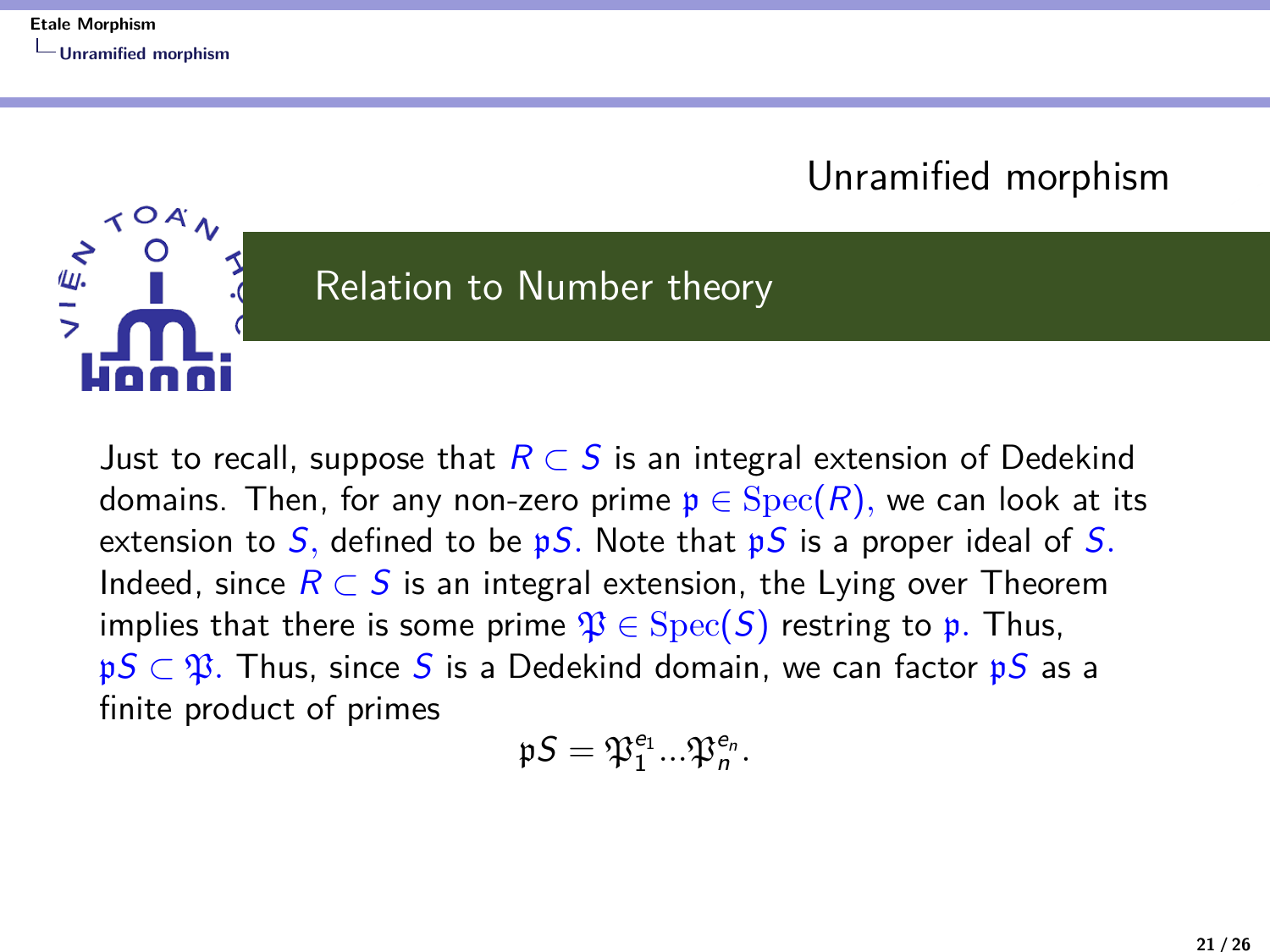We claim that  $R \subset S$  is unramified at a prime  $p \in \text{Spec}(R)$  if and only if  $Spec(S) \rightarrow Spec(R)$  is unramified at all prime  $\mathfrak{P} \in Spec(S)$  which lie above  $\frak{p}.$  Indeed, note that for any prime  $\frak{P}_i$  lying above  $\frak{p},$  we have that

$$
\begin{aligned} \mathfrak{p} \mathcal{S}_{\mathfrak{P}_i} &= (\mathfrak{p} \mathcal{S})_{\mathfrak{P}_i} \\ &= (\mathfrak{P}_1^{e_1}...\mathfrak{P}_n^{e_n})_{\mathfrak{P}_i} \\ &= (\mathfrak{P}_1 \mathcal{S}_{\mathfrak{P}_i})^{e_1} ... (\mathfrak{P}_n \mathcal{S}_{\mathfrak{P}_i})^{e_n} \\ &= (\mathfrak{P}_i \mathcal{S}_{\mathfrak{P}_i})^{e_i}. \end{aligned}
$$

But,  $Spec(S) \rightarrow Spec(R)$  being unramified (in algebraic geometry sense) at  $\mathfrak{P}_i,$  is equivalent to  $\mathfrak{p} S_{\mathfrak{P}_i} = \mathfrak{P}_i S_{\mathfrak{P}_i}.$  So, we see that being unramified at  $\mathfrak{P}_i$  is equivalent to  $e_i = 1$ .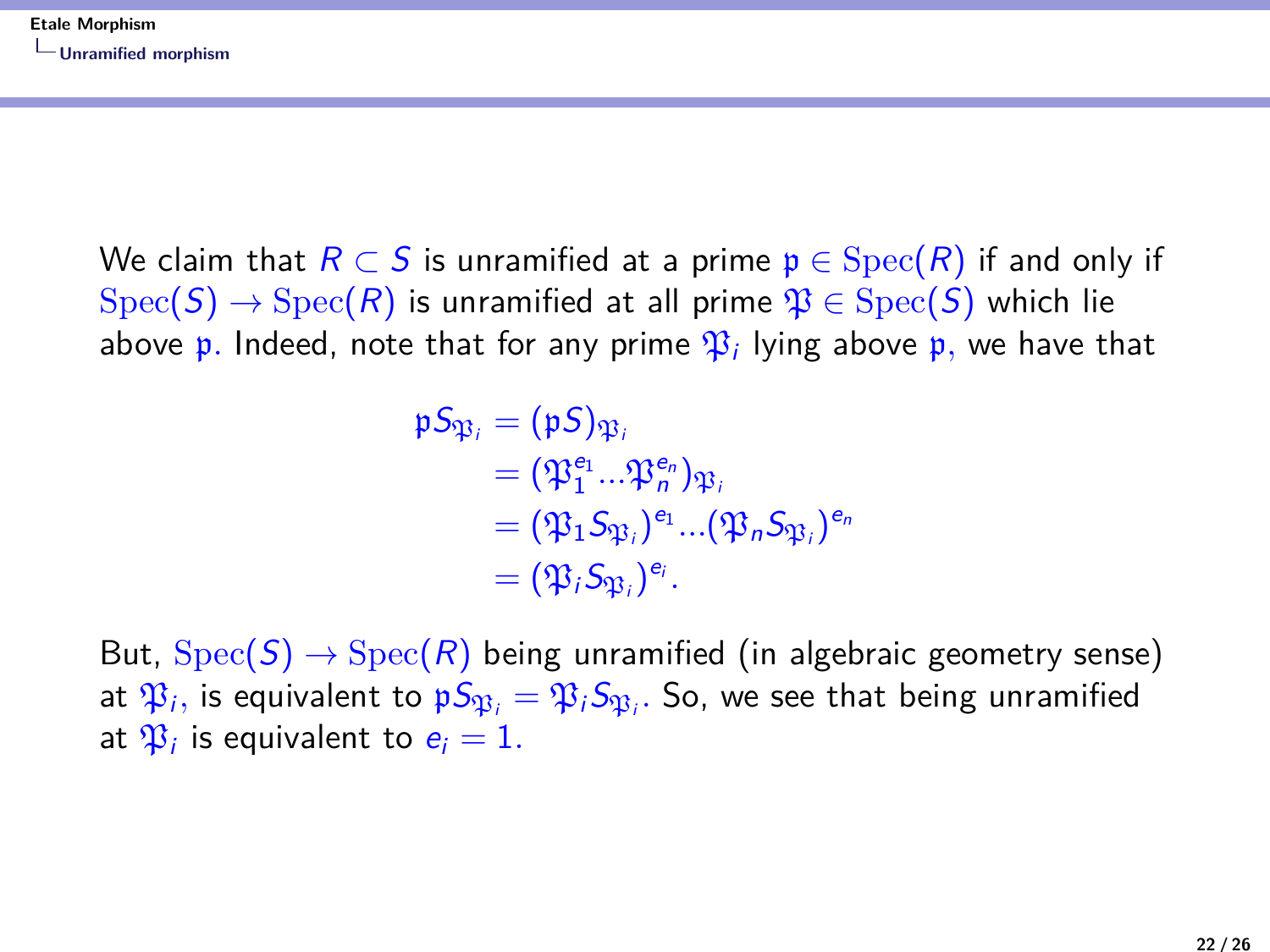#### <span id="page-31-0"></span>**Definition**

A morphism  $\phi: Y \rightarrow X$  of schemes is etale if it is flat and unramifed.

A homomorphism of rings  $f : A \rightarrow B$  is etale if  $Spec(B) \rightarrow Spec(A)$  is etale. Equivalently, it is etale if

- i. B is finitely generated  $A$ -algebra
- ii. B is a flat  $A$ -algebra
- iii. for all maximal ideas n of  $B$ ,  $B_n/f(p)B_n$  is a finite separable field extension of  $A_p/pA_p$ .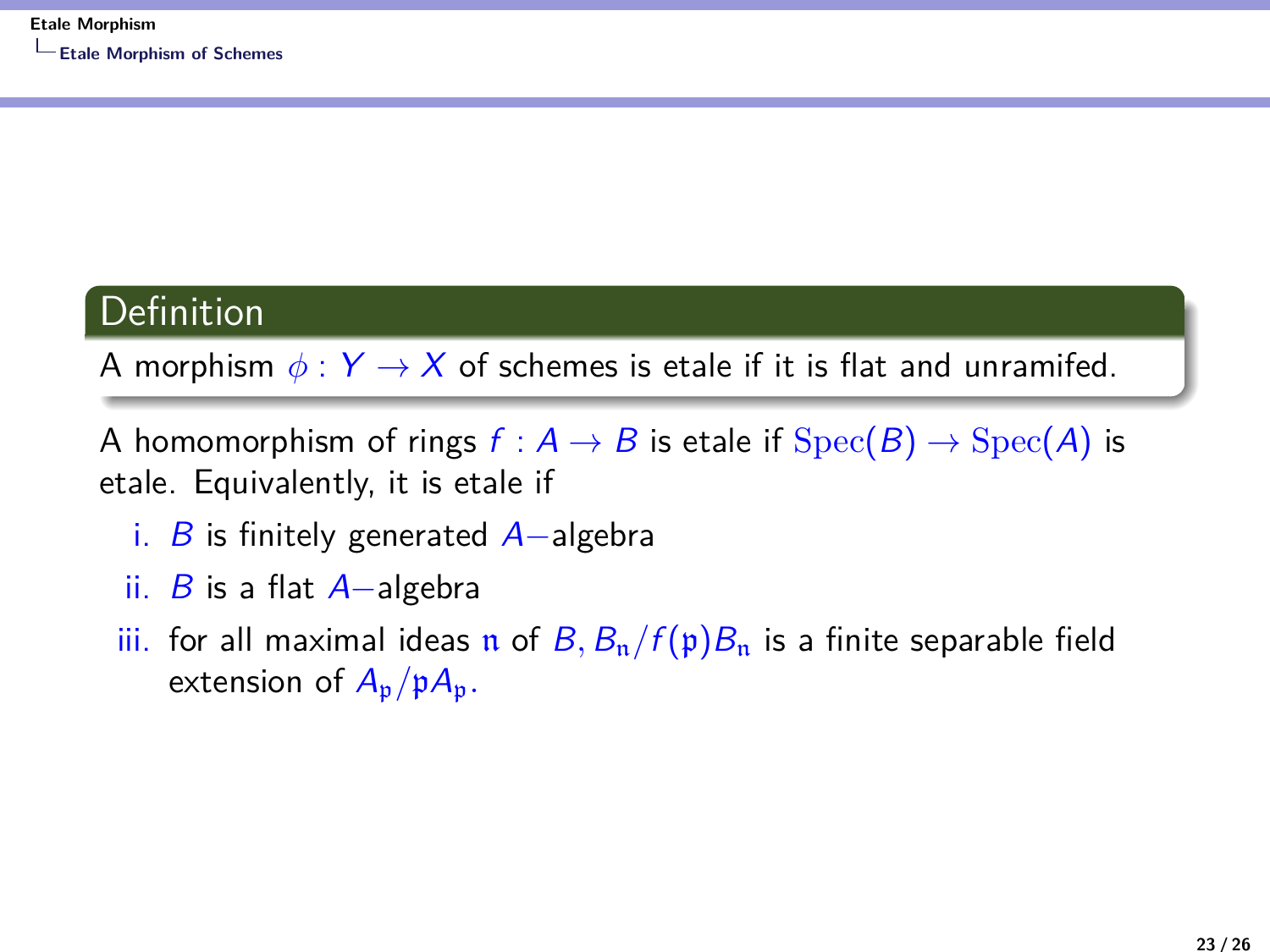#### Proposition

For a regular map  $\phi: Y \to X$  of varieties over an algebraically closed field, the definition of etale in scheme agrees with that in classical.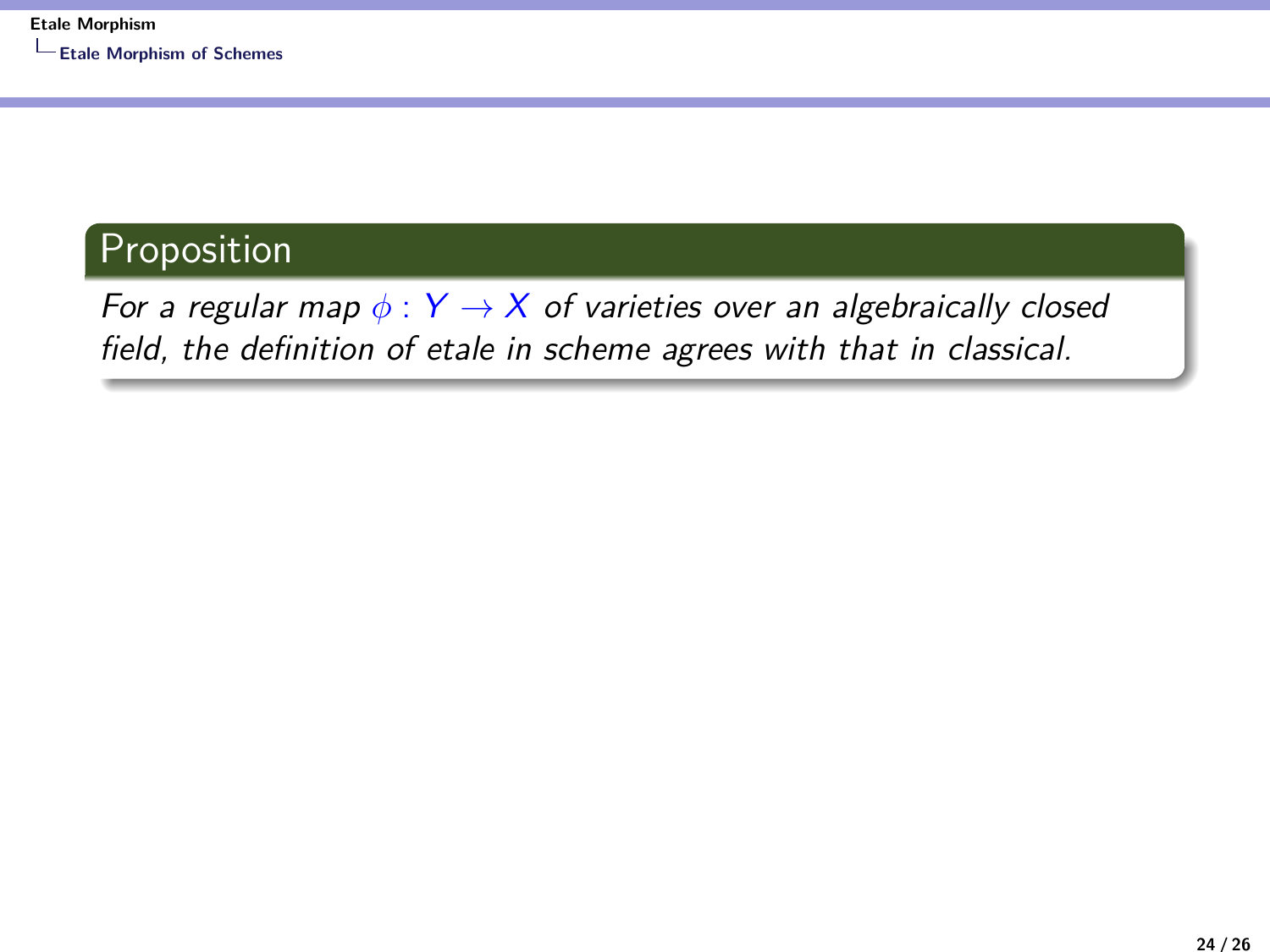#### Proposition

For a regular map  $\phi: Y \rightarrow X$  of varieties over an algebraically closed field, the definition of etale in scheme agrees with that in classical.

#### Lemma

Let  $\phi: A \rightarrow B$  be a local homomorphism of local rings. If

- i. *φ* is injective
- ii. the map on residue fields  $A/m_A \rightarrow B/m_B$  is an isomorphism.
- iii. *φ* is unramified, and
- iv. B is finite  $A$ -algebra,

then  $\phi$  is an isomorphism.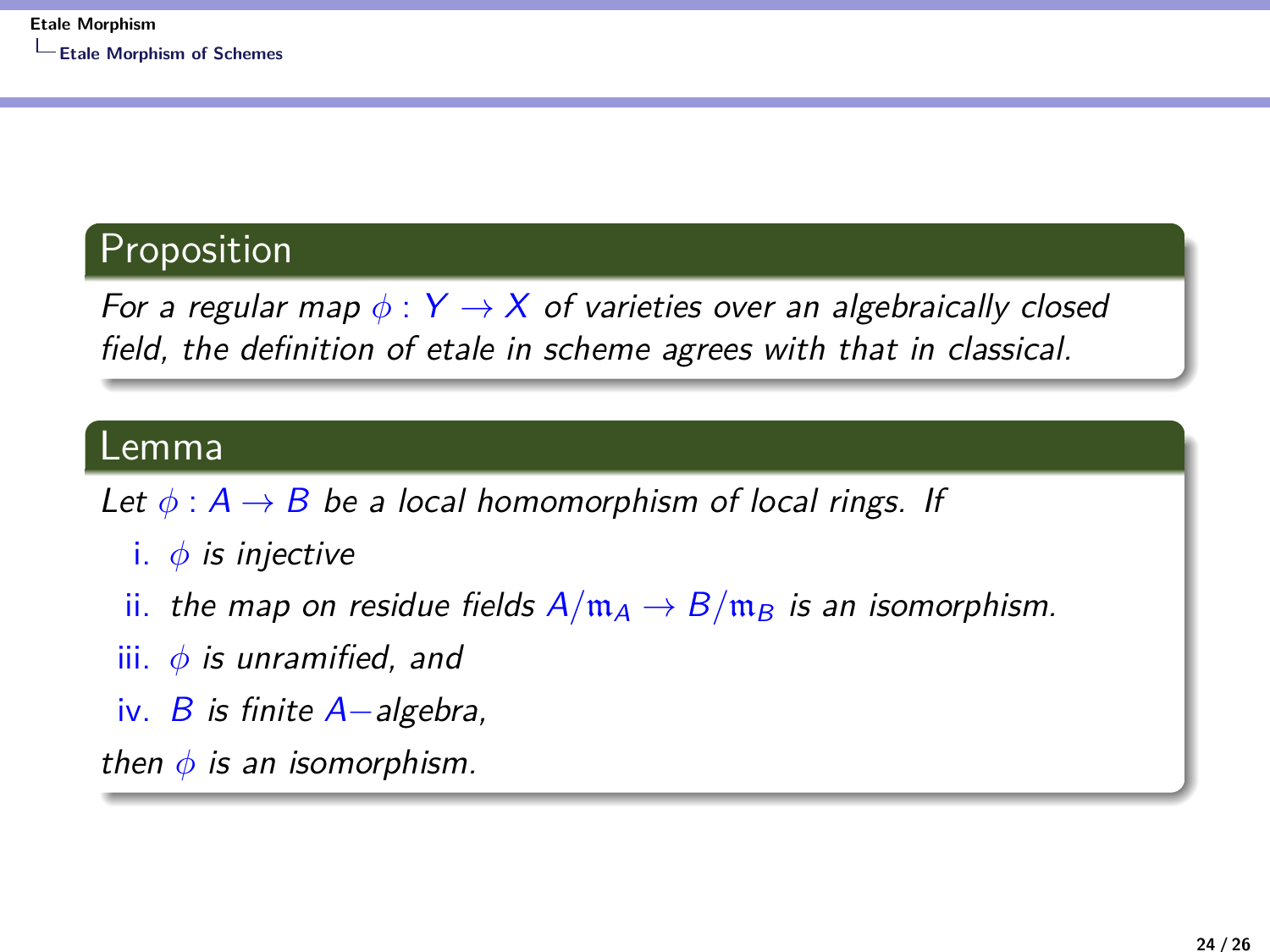$\prec$  O A

フェッ

#### [Etale Morphism of Schemes](#page-31-0)

## Jacobian Conjecture

Every etale map  $\phi : \mathbb{A}^n \to \mathbb{A}^n$  is an isomorphism. If write  $\phi = (P_1, ..., P_n)$ , then this becomes the statement:

if det 
$$
\left(\frac{\delta P_i}{\delta X_j}(a)\right)
$$
 is never zero (for  $a \in k^n$ ), then  $\phi$  has a inverse.